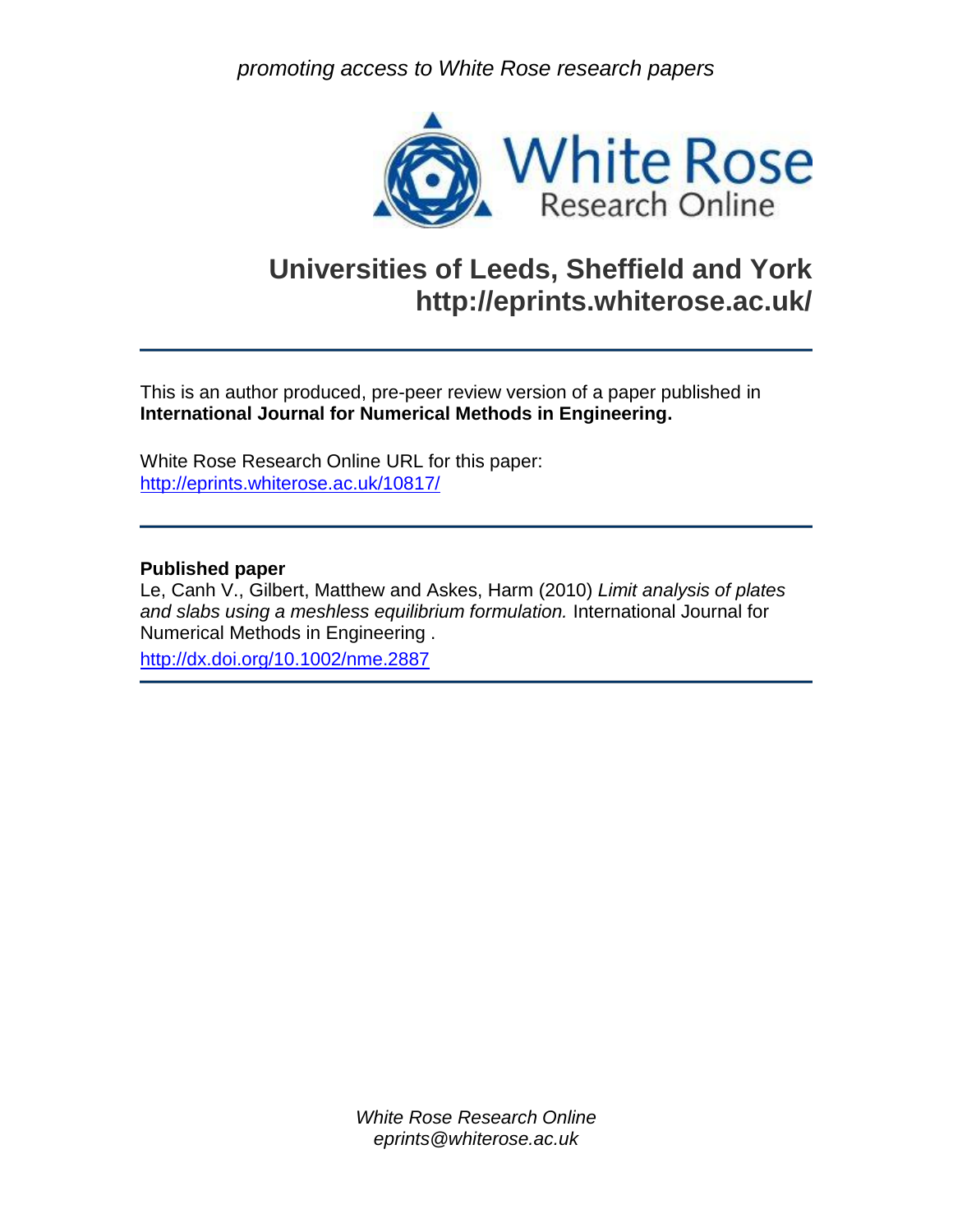# Limit analysis of plates and slabs using a meshless equilibrium formulation

# Canh V. Le, Matthew Gilbert\* and Harm Askes

Department of Civil and Structural Engineering, The University of Sheffield, United Kingdom

#### SUMMARY

A meshless Element-Free Galerkin (EFG) equilibrium formulation is proposed to compute the limit loads which can be sustained by plates and slabs. In the formulation pure moment fields are approximated using a moving least squares technique, which means that the resulting fields are smooth over the entire problem domain. There is therefore no need to enforce continuity conditions at interfaces within the problem domain, which would be a key part of a comparable finite element formulation. The collocation method is used to enforce the strong form of the equilibrium equations and a stabilized conforming nodal integration scheme is introduced to eliminate numerical instability problems. The combination of the collocation method and the smoothing technique means that equilibrium only needs to be enforced at the nodes, and stable and accurate solutions can be obtained with minimal computational effort. The von Mises and Nielsen yield criteria which are used in the analysis of plates and slabs respectively are enforced by introducing second-order cone constraints, ensuring that the resulting optimization problem can be solved using efficient interior-point solvers. Finally, the efficacy of the procedure is demonstrated by applying it to various benchmark plate and slab problems. Copyright  $\odot$  2009 John Wiley & Sons, Ltd.

key words: Limit analysis; meshless methods; EFG; equilibrium model; second-order cone programming; plates; slabs.

## 1. INTRODUCTION

The fundamental theorems of limit analysis can be used to provide upper and lower bound estimates of the load required to cause collapse of a body or structure. If a suitable approximation for the displacement field is used, and the kinematic theorem is applied, an upper bound on the exact limit load can be obtained. Alternatively, if a suitable approximation for the stress field is used, and the static theorem is applied, a lower bound can be obtained. Applying these theorems and using a finite element discretization, numerical procedures have been developed to perform the limit analysis of perfectly plastic plates and slabs, e.g.  $[1-7]$ . These procedures can provide good bounds on the exact collapse load (or 'load multiplier'),

<sup>∗</sup>Correspondence to: Matthew Gilbert, Department of Civil and Structural Engineering, University of Sheffield, Sheffield, S1 3JD, United Kingdom, e-mail: m.gilbert@sheffield.ac.uk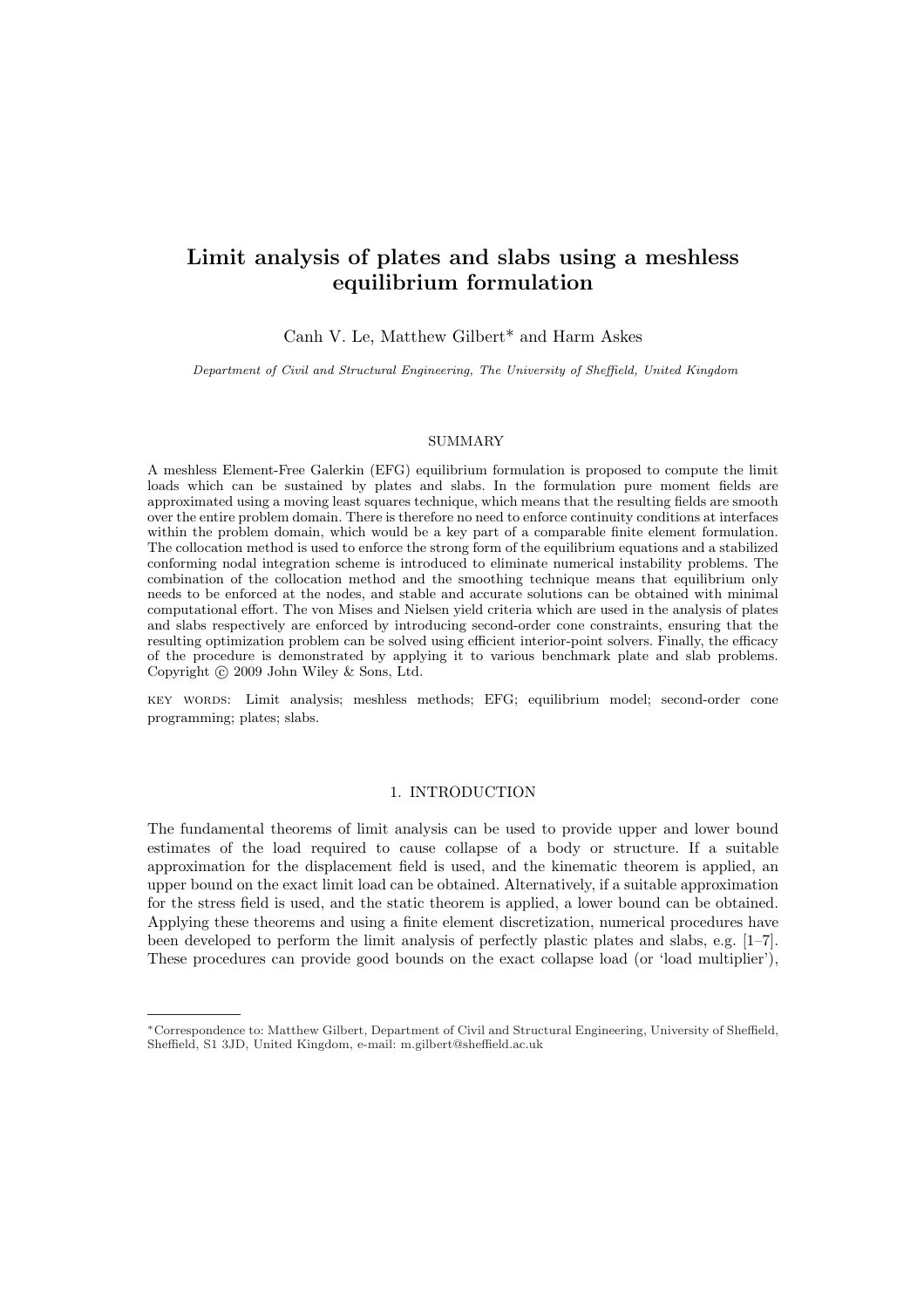with the results in [1] remarkably providing the best lower-bounds available for plate problems for many years [8]. However, finite element based computational limit analysis methods have drawbacks, and have to date not found widespread use in engineering practice. It is therefore desirable to explore a range alternative methods. Recently Le et al. [9] proposed a numerical kinematic formulation using the Element-Free Galerkin (EFG) method and second-order cone programming (SOCP) to furnish good (approximate) upper-bound solutions for Kirchhoff plate problems governed by the von Mises failure criterion. It has also been demonstrated [9, 10] that the EFG method is in general well suited for limit analysis problems, allowing accurate solutions to be obtained with relatively few nodes. Following this line of research, the main objective of this paper is to develop an equilibrium formulation which combines the EFG method with SOCP to obtain accurate solutions for both plate and slab problems.

In a static equilibrium formulation, the stress/moment fields are generally chosen so that the equilibrium equations, boundary conditions and continuity requirements are met for all feasible values of the problem variables. In Chen et al. [10], a self-equilibrium stress basis vector at each Gaussian point is calculated by solving the equivalent weak form of the equilibrium equations. The self-equilibrium stress field is then obtained by a linear combination of several self-equilibrium stress basis vectors which are generated by considering the differences between intermediate stresses during the elasto-plastic equilibrium iteration. However, the stress field obtained is not guaranteed to be statically admissible as it is derived from an approximated virtual displacement field by solving the weak form of the equilibrium equation. In contrast, in this paper the stress/moment fields will be constructed by using a moving least squares approximation. It is well-known that the field obtained when using this technique is smooth over the entire problem domain. There is therefore no need to enforce continuity conditions at interfaces within the problem domain (which would be a key part of a comparable finite element formulation).

In the framework of meshfree methods, it is advantageous if the problem under consideration can be solved be evaluating quantities at the nodes only. For problems involving integration, a stabilized conforming nodal integration (SCNI) scheme proposed in [11] is an effective option. The main idea of the scheme is that nodal values are determined by spatially averaging field values using the divergence theorem. The scheme has been applied successfully to various analysis problems  $[9, 12-14]$ . It is shown that, when the SCNI scheme is applied, the solutions obtained are accurate and stable, and the computational cost is much lower than when using Gauss integration. Due to these advantages the scheme will be used here to stabilize the moment derivatives. Using smoothed second derivatives of the moment field at nodes, the equilibrium equations only need to be fulfilled at the nodes. Furthermore, properties of Voronoi cells (which are representative nodal domains used in the smoothing scheme) can be used as a reference when enforcing the yield criteria.

The aim of this paper is to present an EFG based equilibrium limit analysis formulation for application to rigid-perfectly plastic plates and slabs, governed by the von Mises and Nielsen yield criteria respectively. The Kirchhoff moment field is approximated by using the moving least squares technique and nodal collocation is used to impose boundary conditions. The yield criteria are cast in terms of conic constraints, allowing the limit analysis problem to be posed as a standard second-order cone programming problem which can be solved using highly efficient solvers [15]. Finally, in order to test the performance of the method, several benchmark plate and slab examples from the literature are investigated.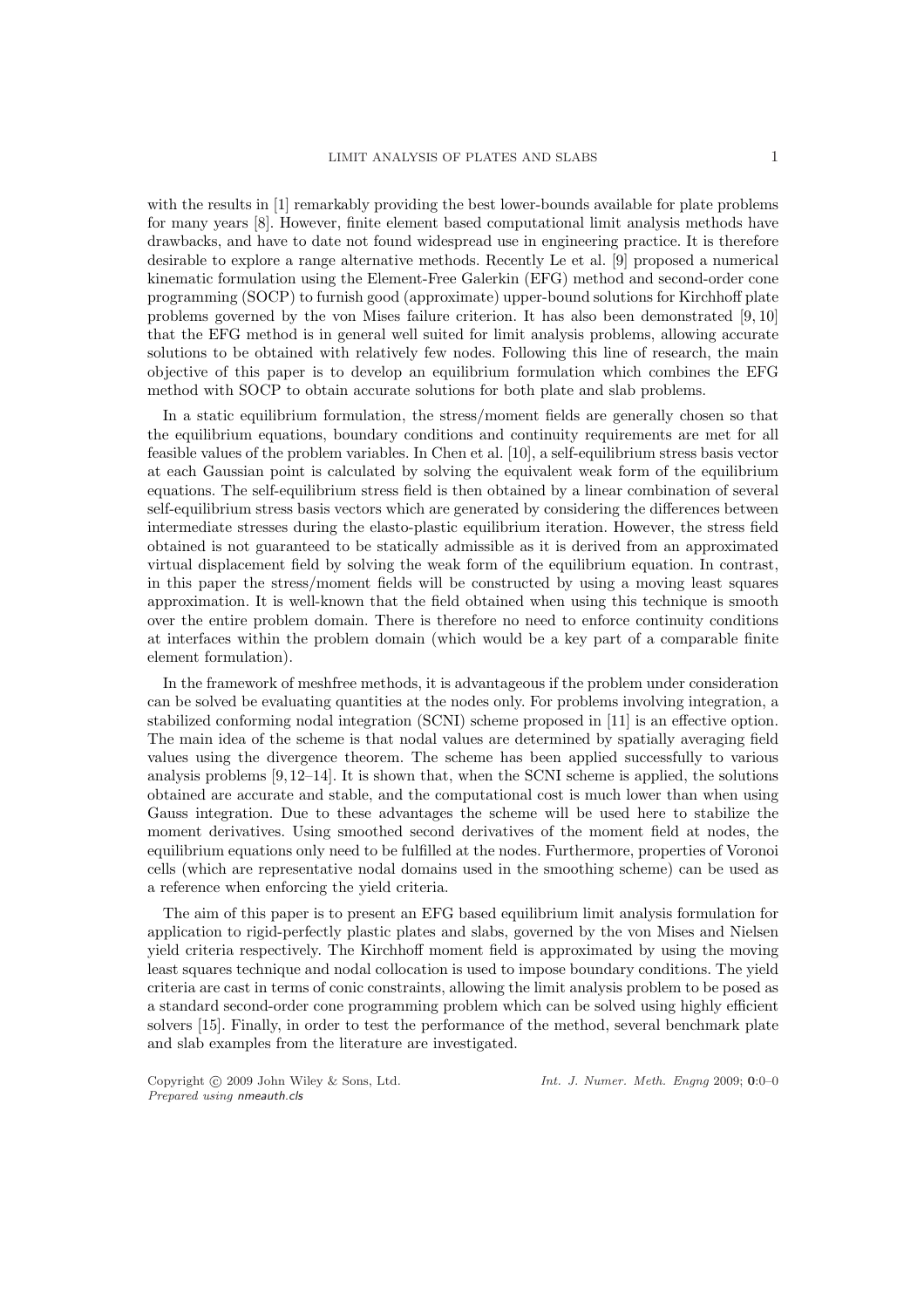#### 2 CANH V. LE ET AL.

# 2. LIMIT ANALYSIS OF PLATES - EQUILIBRIUM FORMULATION

A lower-bound solution to the problem involving a rigid-perfectly plastic plate or slab can be obtained by using the static theorem of plasticity, which states that a moment field is statically and plastically admissible if (i) equilibrium and boundary conditions are fully satisfied, and (ii) the yield condition is not violated anywhere. The exact plastic collapse load multiplier,  $\lambda_p$ , is the largest value among a set of lower bound multipliers,  $\lambda^-$ , corresponding to any statically and plastically admissible moment distribution [1, 4]. The moment field is denoted as  $\mathbf{m} = [m_{xx} \ m_{yy} \ m_{xy}]^T$  and is constrained to belong to the domain

$$
\mathcal{B} = \{ \mathbf{m} \, | \, \psi(\mathbf{m}) \le 0 \},\tag{1}
$$

in which the so-called yield function  $\psi(\mathbf{m})$  is convex.

In this study, the yield criterion proposed by Nielsen [16–18] is used for the analysis of reinforced concrete slabs. The criterion is expressed as

$$
(m_{px}^{+} - m_{xx})(m_{py}^{+} - m_{yy}) \ge m_{xy}^{2}
$$
  
\n
$$
(m_{px}^{-} + m_{xx})(m_{py}^{-} + m_{yy}) \ge m_{xy}^{2}
$$
  
\n
$$
-m_{px}^{-} \le m_{xx} \le m_{px}^{+}
$$
  
\n
$$
-m_{py}^{-} \le m_{yy} \le m_{py}^{+}
$$
\n(2)

where  $m_{px}^-$  and  $m_{py}^-$  are the negative yield moments in the x and y directions, respectively, and similarly  $m_{px}^+$  and  $m_{py}^+$  are the positive yield moments in the two directions. The constraints in (2) represent a bi-conical yield surface, as shown in Figure 1.



Figure 1. Yield criterion for reinforced concrete slabs (after Nielsen [16–18])

For steel plates, the von Mises failure criterion is often used, and can be expressed as

$$
\psi(\mathbf{m}) = \sqrt{\mathbf{m}^T \mathbf{P} \mathbf{m}} - m_p \tag{3}
$$

where  $m_p = \sigma_0 t^2/4$  is the plastic moment of resistance per unit width of a plate of thickness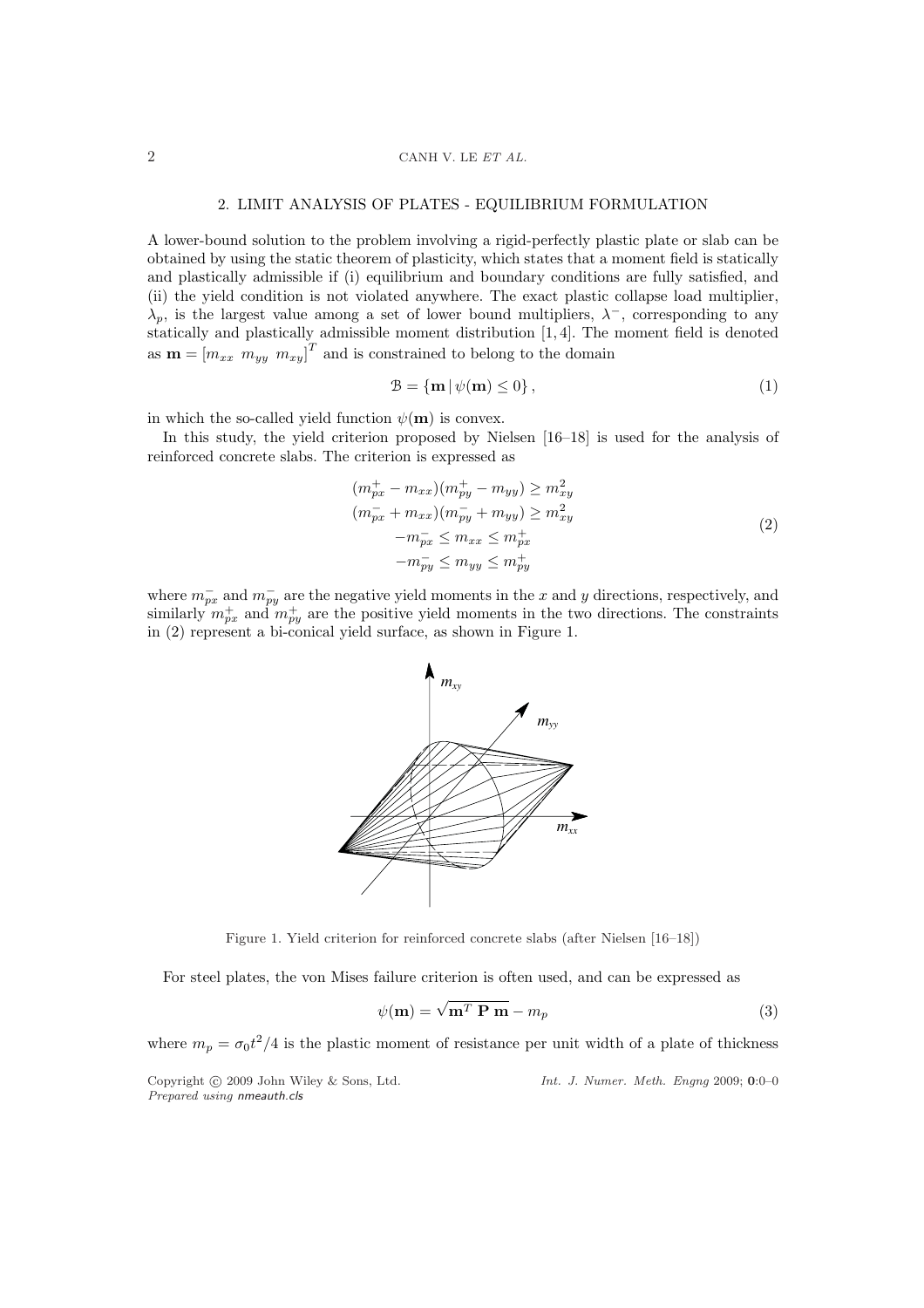t and yield stress  $\sigma_0$ , and where

$$
P = \frac{1}{2} \begin{bmatrix} 2 & -1 & 0 \\ -1 & 2 & 0 \\ 0 & 0 & 6 \end{bmatrix}
$$
 (4)  
  
 $m_{xx}$   
  
 $m_{yy}$   
  
 $m_{yy}$   
  
 $m_{yy}$   
  
 $m_{xy}$   
  
 $m_{yy}$   
  
 $m_{xx}$   
  
 $m_{yy}$   
  
 $m_{xx}$ 

Figure 2. Plate sign conventions

Following the sign convention given in Figure 2, the lower-bound limit analysis of plate/slab problems can be expressed in the form of a mathematical programming problem, as

$$
\lambda^- = \max \lambda \tag{5a}
$$

$$
s.t \nabla^2 \mathbf{m} + \lambda q = 0 \tag{5b}
$$

$$
\mathbf{m} \in \mathcal{B} \tag{5c}
$$

where  $\lambda^-$  is the numerically computed load multiplier, q is the pressure load,  $\nabla^2$  =  $\partial^2$  $\frac{\partial^2}{\partial x^2}$   $\frac{\partial^2}{\partial y^2}$   $2\frac{\partial^2}{\partial x \partial}$ the numerically computed load multiplier, q is the pressure load,  $V^2 = \frac{\partial^2}{\partial x \partial y}$ , and the moment field **m** must also satisfy appropriate boundary conditions.

# 3. THE EFG EQUILIBRIUM MODEL

# 3.1. Moving least squares approximation

Whereas in the kinematic formulation the displacement field is approximated, here the moment field needs to be approximated. By using the moving least squares technique [19], which is the most frequently used approximation in meshless methods, approximations of these moment fields can be expressed as

$$
\mathbf{m}^{h}(\mathbf{x}) = \begin{bmatrix} m_{xx}^{h} \\ m_{yy}^{h} \\ m_{xy}^{h} \end{bmatrix} = \sum_{I=1}^{n} \Phi_{I}(\mathbf{x}) \begin{bmatrix} m_{xxI} \\ m_{yyI} \\ m_{xyI} \end{bmatrix}
$$
(6)

in which

$$
\Phi_I(\mathbf{x}) = \mathbf{p}^T(\mathbf{x})\mathbf{A}^{-1}(\mathbf{x})\mathbf{B}_I(\mathbf{x})
$$
\n(7)

$$
\mathbf{A}(\mathbf{x}) = \sum_{I=1}^{n} w_I(\mathbf{x}) \mathbf{p}^T(\mathbf{x}_I) \mathbf{p}(\mathbf{x}_I)
$$
 (8)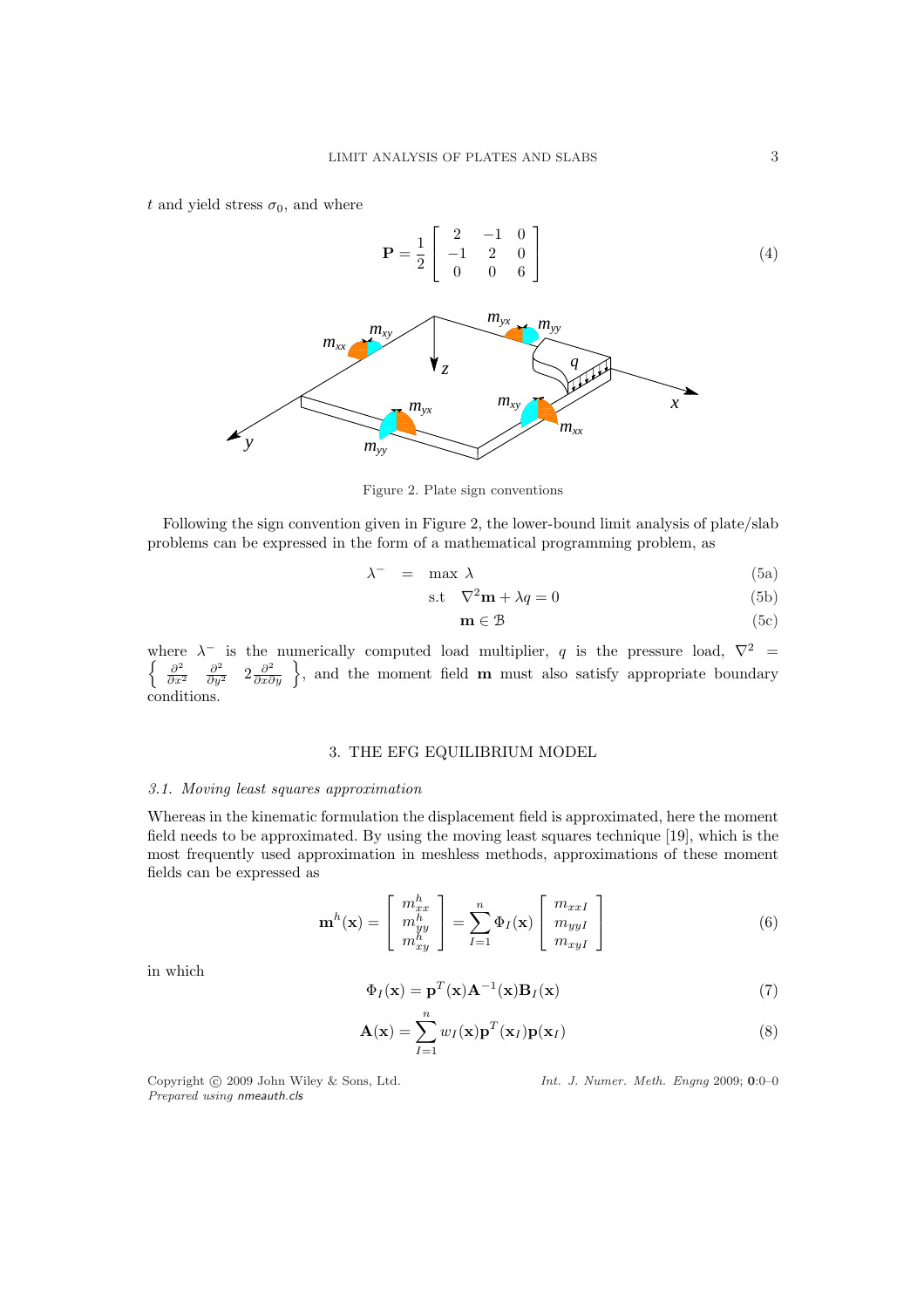$$
\mathbf{B}_I(\mathbf{x}) = w_I(\mathbf{x})\mathbf{p}(\mathbf{x}_I) \tag{9}
$$

where n is the number of nodes;  $p(x)$  is a set of basis functions;  $w_I(x)$  is a weight function associated with node  $I$ . In this work, an isotropic quartic spline function is used, which is given by

$$
w_I(\mathbf{x}) = \begin{cases} 1 - 6s^2 + 8s^3 - 3s^4 & \text{if } s \le 1\\ 0 & \text{if } s > 1 \end{cases}
$$
 (10)

with  $s = \frac{\|\mathbf{x} - \mathbf{x}_I\|}{B}$  $\frac{-\mathbf{x}_I}{R_I}$ , where  $R_I$  is the support radius of node I and determined by

$$
R_I = \beta \cdot h_I \tag{11}
$$

where  $\beta$  is the dimensionless size of influence domain and  $h_I$  is the nodal spacing when nodes were distributed regularly, or the maximum distance to neighbouring nodes when nodes were distributed irregularly (Figure 3). The maximum distance is determined by

$$
h_I = \max\{d_J : d_J = \overline{P_I P_J}, \ \forall P_J \in N_I\} \tag{12}
$$

where

$$
N_I = \{ P_J : V(P_J) \cap V(P_I) \neq \emptyset \} = \{ p_1, p_2, p_3, p_4, p_5, p_6, p_7 \} \tag{13}
$$

in which  $V(P_I)$  is the Voronoi cell of particle  $P_I$ .

# 3.2. Stabilized equilibrium equation

The equilibrium equations are frequently treated in one of two ways in numerical procedures: (i) equilibrium is enforced at nodes in the problem domain and also at boundaries (using the 'collocation' method), or (ii) the equilibrium equations are transformed into the equivalent weak-form (involving integrals), using the so-called 'weighted residual method' [20, 21]. The former method is simple and fast, but it has been reported to suffer from numerical stability problems [21, 22]. In contrast, formulations which use the weak-form can usually produce a stable set of discretized system equations, in turn leading to accurate solutions. Finite element based formulations have been developed by several authors [23, 24]. Considering meshless methods, an equilibrium model for elastostatic problems was first introduced in [25], where stress fields were expressed by means of an Airy stress function, approximated using the moving least squares method. Alternatively the self-equilibrium stress field can be calculated by using an assumed displacement field and solving the weak form of the equilibrium equations [10]. However, here an alternative EFG equilibrium formulation in which the collocation method is used in combination with a smoothing technique is proposed.

A strain smoothing method was firstly presented in [26] for the regularization of material instabilities. The strain smoothing method was then modified to allow stabilization in nodal integration schemes, leading to the so-called stabilized conforming nodal integration (SCNI) scheme [11]. The SCNI scheme was then successfully applied to both elastic analysis [12, 13] and plastic analysis [9] problems. It has been shown that the SCNI scheme results in an efficient and truly mesh-free method, and also to numerically stable solutions. This smoothing technique will now be adapted in order to stabilize problems involving bending moment derivatives as follows

$$
\tilde{m}^h_{,\alpha\beta}(\mathbf{x}_j) = \int_{\Omega_j} m^h_{,\alpha\beta}(\mathbf{x}) \varphi(\mathbf{x}, \mathbf{x} - \mathbf{x}_j) \, d\Omega \tag{14}
$$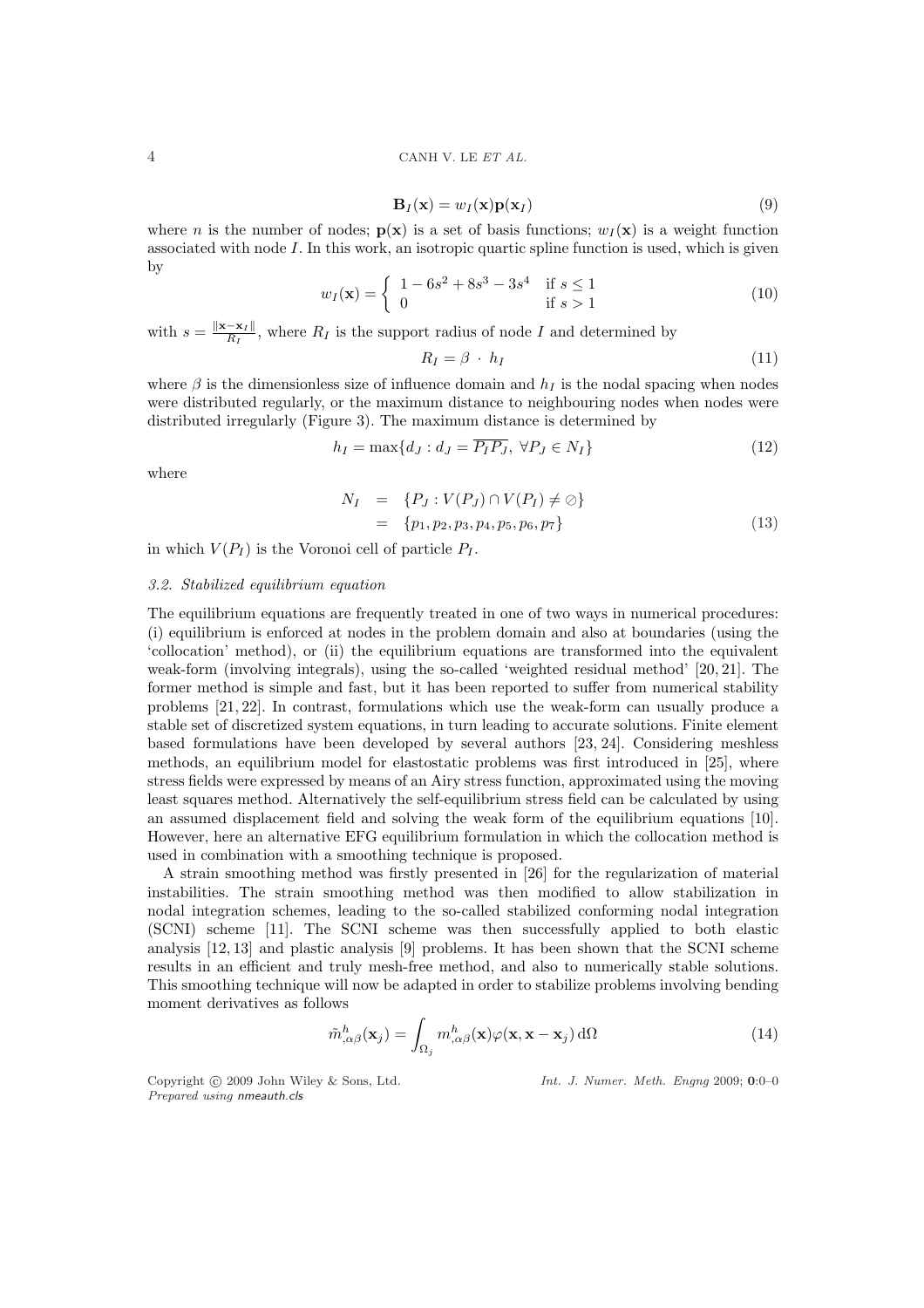

Figure 3. Sizes of influence domain

where  $\tilde{m}^h_{,\alpha\beta}$  is the smoothed value of the second-derivative of moment  $m^h_{,\alpha\beta}$  at node j, and  $\varphi$ is a distribution (or 'smoothing') function that has to satisfy the following properties [14, 26]

$$
\varphi \ge 0 \quad \text{and} \quad \int_{\Omega_j} \varphi \, d\Omega = 1 \tag{15}
$$

For simplicity, the function  $\varphi$  is assumed to be a piecewise constant function and is given by

$$
\varphi(\mathbf{x}, \mathbf{x} - \mathbf{x}_j) = \begin{cases} 1/a_j, & \mathbf{x} \in \Omega_j \\ 0, & \mathbf{x} \notin \Omega_j \end{cases}
$$
(16)

where  $a_j$  is the area of the representative domain of node j, as shown in Figure 4.



Figure 4. Geometry of a representative nodal domain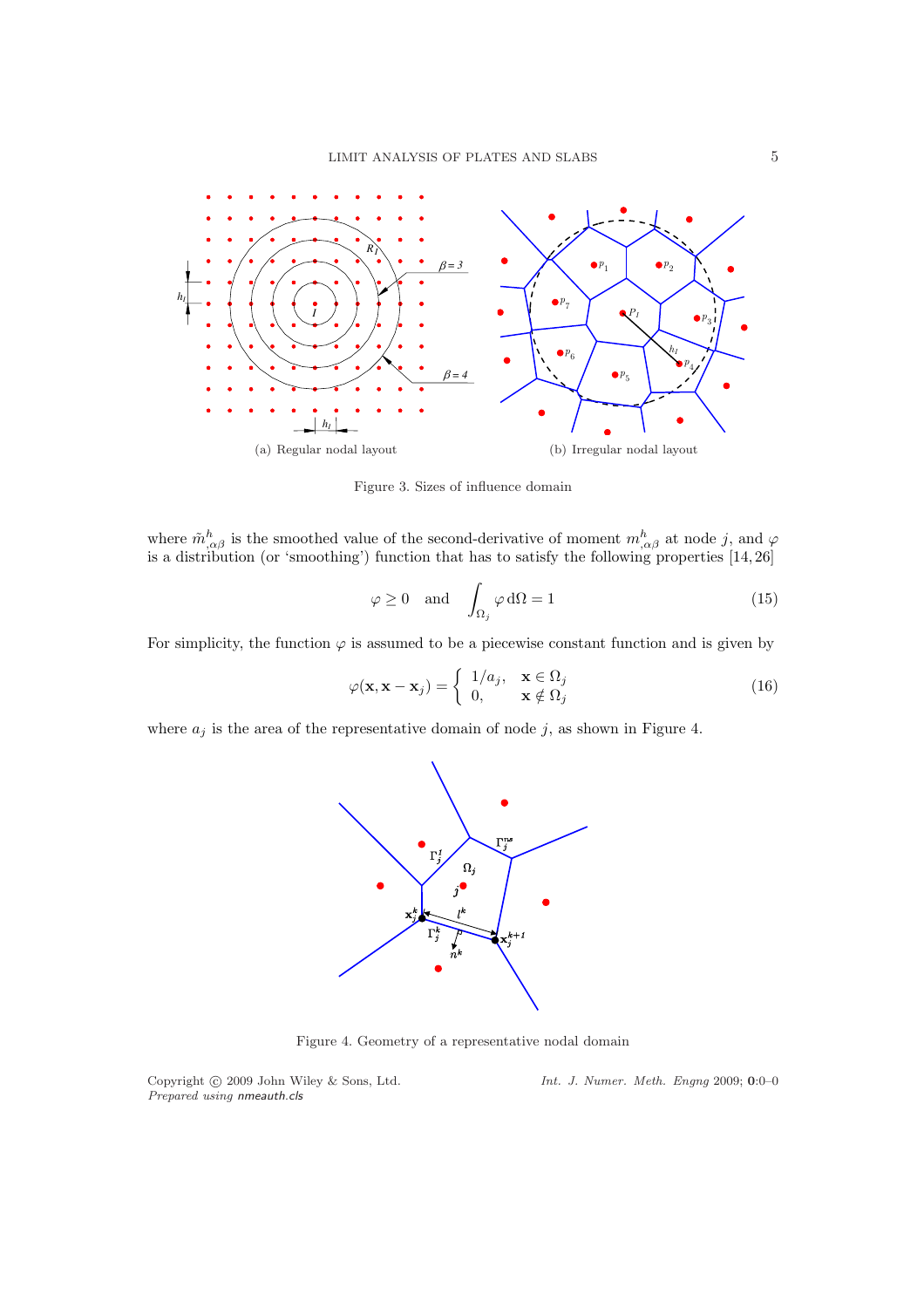Substituting Equation (16) into Equation (14), and applying the divergence theorem, the following expressions can be derived

$$
\tilde{m}^{h}_{,\alpha\beta}(\mathbf{x}_{j}) = \frac{1}{a_{j}} \int_{\Omega_{j}} m^{h}_{,\alpha\beta}(\mathbf{x}) d\Omega
$$
\n
$$
= \frac{1}{2a_{j}} \int_{\Gamma_{j}} \left( m^{h}_{,\alpha}(\mathbf{x}) n_{\beta}(\mathbf{x}) + m^{h}_{,\beta}(\mathbf{x}) n_{\alpha}(\mathbf{x}) \right) d\Gamma \tag{17}
$$

where  $\Gamma_i$  is the boundary of the representative domain  $\Omega_i$ .

Now introducing a moving least squares approximation of the moment fields, the smooth version of the moment second-derivative can be expressed as

$$
\tilde{m}_{,\alpha\beta}^h(\mathbf{x}_j) = \sum_{I=1}^n \tilde{\Phi}_{I,\alpha\beta}(\mathbf{x}_j) m_{\alpha\beta I}
$$
\n(18)

with

$$
\tilde{\Phi}_{I,\alpha\beta}(\mathbf{x}_j) = \frac{1}{2a_j} \int_{\Gamma_j} (\Phi_{I,\alpha}(\mathbf{x}_j) n_{\beta}(\mathbf{x}) + \Phi_{I,\beta}(\mathbf{x}_j) n_{\alpha}(\mathbf{x})) d\Gamma
$$
\n
$$
= \frac{1}{4a_j} \sum_{k=1}^{ns} \left( n_{\beta}^k l^k + n_{\beta}^{k+1} l^{k+1} \right) \Phi_{I,\alpha}(\mathbf{x}_j^{k+1})
$$
\n
$$
+ \frac{1}{4a_j} \sum_{k=1}^{ns} \left( n_{\alpha}^k l^k + n_{\alpha}^{k+1} l^{k+1} \right) \Phi_{I,\beta}(\mathbf{x}_j^{k+1})
$$
\n(19)

where  $\tilde{\Phi}$  is the smoothed version of  $\Phi$ ; *ns* is the number of segments of a Voronoi nodal domain  $\Omega_j$  as shown in the Figure 4;  $\mathbf{x}_j^k$  and  $\mathbf{x}_j^{k+1}$  are the coordinates of the two end points of boundary segment  $\Gamma_j^k$  which has length  $l^k$  and outward surface normal  $n^k$ .

With the use of the smoothed value  $\tilde{m}^h_{,\alpha\beta}$  the equilibrium equation can be enforced at n nodes, and Equation (5b) can be rewritten as

$$
\mathbf{A}_1 \mathbf{m}_1 + \mathbf{A}_2 \mathbf{m}_2 + \mathbf{A}_3 \mathbf{m}_3 + \lambda q \mathbf{I} = \mathbf{0}
$$
 (20)

where **I** is a  $n \times n$  identity matrix, and

$$
\mathbf{A}_1 = \begin{bmatrix} \cdots & \cdots & \cdots & \cdots \\ \tilde{\Phi}_{1,xx}(\mathbf{x}_j) & \tilde{\Phi}_{2,xx}(\mathbf{x}_j) & \cdots & \tilde{\Phi}_{n,xx}(\mathbf{x}_j) \\ \cdots & \cdots & \cdots & \cdots \end{bmatrix}_{n \times n} \tag{21}
$$

$$
\mathbf{A}_2 = \left[ \begin{array}{cccc} \cdots & \cdots & \cdots & \cdots \\ \tilde{\Phi}_{1,yy}(\mathbf{x}_j) & \tilde{\Phi}_{2,yy}(\mathbf{x}_j) & \cdots & \tilde{\Phi}_{n,yy}(\mathbf{x}_j) \\ \cdots & \cdots & \cdots & \cdots \end{array} \right]_{n \times n} \tag{22}
$$

$$
\mathbf{A}_3 = \begin{bmatrix} \cdots & \cdots & \cdots & \cdots \\ 2\tilde{\Phi}_{1,xy}(\mathbf{x}_j) & 2\tilde{\Phi}_{2,xy}(\mathbf{x}_j) & \cdots & 2\tilde{\Phi}_{n,xy}(\mathbf{x}_j) \\ \cdots & \cdots & \cdots & \cdots \end{bmatrix}_{n \times n} (23)
$$

$$
\mathbf{m}_1 = \begin{bmatrix} m_{xx1} & \dots & m_{xxn} \end{bmatrix}^T
$$
 (24)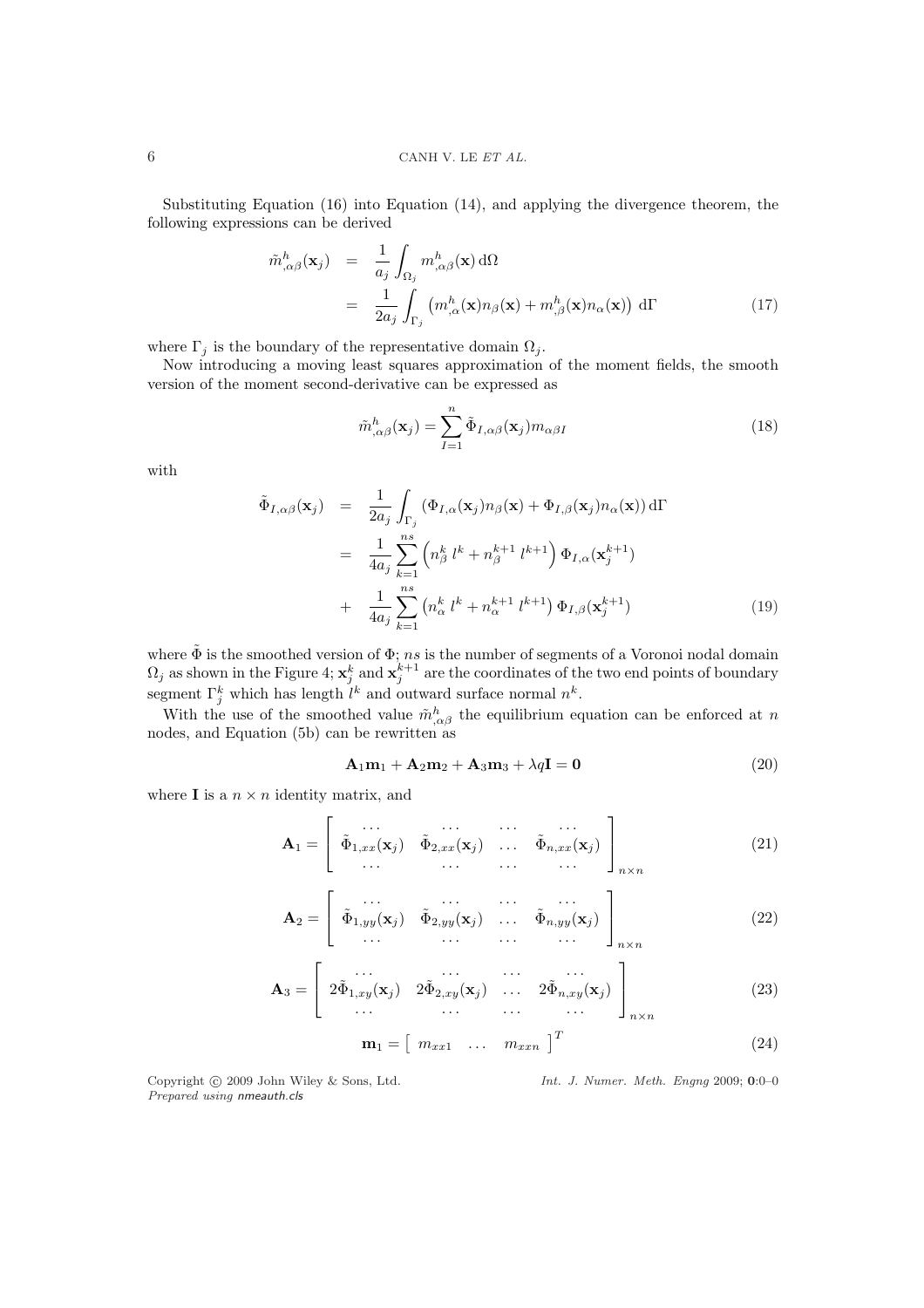#### LIMIT ANALYSIS OF PLATES AND SLABS 7

$$
\mathbf{m}_2 = \begin{bmatrix} m_{yy1} & \dots & m_{yyy} \end{bmatrix}^T
$$
 (25)

$$
\mathbf{m}_3 = \begin{bmatrix} m_{xy1} & \dots & m_{xyn} \end{bmatrix}^T
$$
 (26)

It is important to note that when the smoothing technique is used, the equilibrium equation is fulfilled at nodes only (unlike in [10] where the equilibrium is transformed into the equivalent weak form and enforced at Gauss points).

#### 3.3. Enforcement of boundary conditions

It should be borne in mind that the quantities  $m_{xxI}$ ,  $m_{yyI}$  and  $m_{xyI}$  in Equation (6) are fictitious nodal values, rather than actual moments acting at the nodes. This unfortunately complicates matters when seeking to enforce boundary conditions. One way of addressing this is to use the collocation method proposed in [27]. Let  $M_n$ ,  $M_{nt}$  and  $Q_n$  denote the normal bending moment, twisting moment and transverse shear force at node  $x<sub>b</sub>$  on a free unloaded edge, where its normal vector **n** forms an angle  $\alpha$  with the x-axis. Conditions for this boundary can be expressed as

$$
M_n \equiv m_{xx}^h c_\alpha^2 + m_{yy}^h s_\alpha^2 + 2m_{xy}^h c_\alpha s_\alpha = 0
$$
  
\n
$$
M_{nt} \equiv (m_{yy}^h - m_{xx}^h) c_\alpha s_\alpha + 2m_{xy}^h (c_\alpha^2 - s_\alpha^2) = 0
$$
  
\n
$$
Q_n \equiv Q_x c_\alpha + Q_y s_\alpha = 0
$$
\n(27)

where  $c_{\alpha} = \cos \alpha$  and  $s_{\alpha} = \sin \alpha$ . It is important to note that smoothed moment derivatives are used in the equilibrium equation (20). Consequently, the shear forces  $Q_x$  and  $Q_y$  must also be calculated from these smoothed moment derivatives as follows

$$
Q_x = \frac{\partial \tilde{m}_{xx}}{\partial x} + \frac{\partial \tilde{m}_{xy}}{\partial y} \tag{28}
$$

$$
Q_y = \frac{\partial \tilde{m}_{xy}}{\partial x} + \frac{\partial \tilde{m}_{yy}}{\partial y} \tag{29}
$$

Introducing a moving least squares approximation of the moment field, Equation (27) can be rewritten as

$$
\mathbf{B}_1 \mathbf{m}_1 + \mathbf{B}_2 \mathbf{m}_2 + \mathbf{B}_3 \mathbf{m}_3 = \mathbf{0} \tag{30}
$$

where

$$
\mathbf{B}_{1} = \begin{bmatrix} \cdots & \cdots & \cdots & \cdots \\ c_{\alpha}^{2} \Phi_{1}(\mathbf{x}_{i}) & c_{\alpha}^{2} \Phi_{2}(\mathbf{x}_{i}) & \cdots & c_{\alpha}^{2} \Phi_{n}(\mathbf{x}_{i}) \\ \cdots & \cdots & \cdots & \cdots \\ -c_{\alpha} s_{\alpha} \Phi_{1}(\mathbf{x}_{i}) & -c_{\alpha} s_{\alpha} \Phi_{2}(\mathbf{x}_{i}) & \cdots & -c_{\alpha} s_{\alpha} \Phi_{n}(\mathbf{x}_{i}) \\ \cdots & \cdots & \cdots & \cdots \\ c_{\alpha} \tilde{\Phi}_{1,x}(\mathbf{x}_{i}) & c_{\alpha} \tilde{\Phi}_{2,x}(\mathbf{x}_{i}) & \cdots & c_{\alpha} \tilde{\Phi}_{n,x}(\mathbf{x}_{i}) \\ \cdots & \cdots & \cdots & \cdots \end{bmatrix}
$$
(31)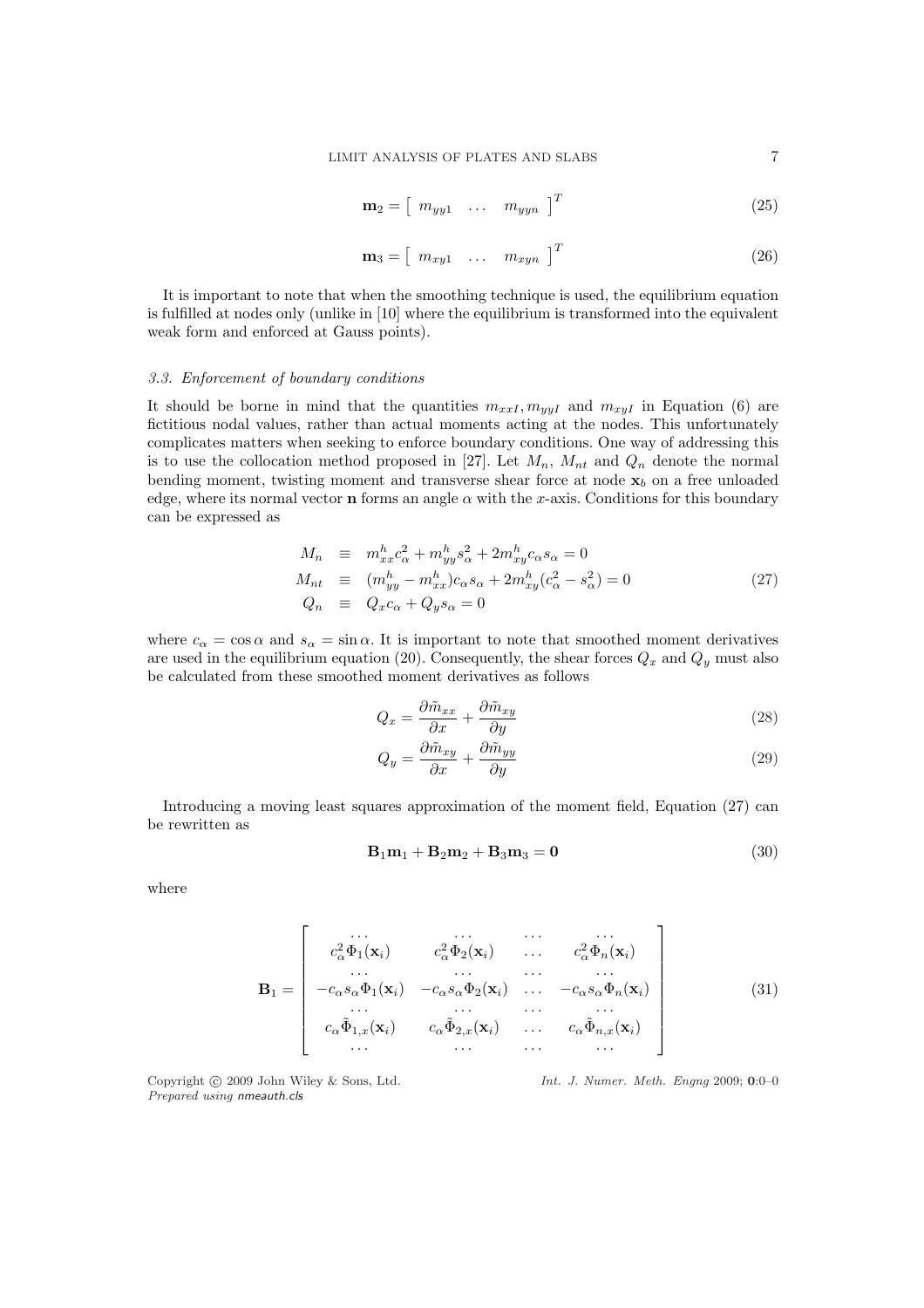$$
\mathbf{B}_{2} = \begin{bmatrix}\n\begin{bmatrix}\n\begin{bmatrix}\n\begin{bmatrix}\n\begin{bmatrix}\n\begin{bmatrix}\n\begin{bmatrix}\n\begin{bmatrix}\n\begin{bmatrix}\n\begin{bmatrix}\n\begin{bmatrix}\n\begin{bmatrix}\n\begin{bmatrix}\n\begin{bmatrix}\n\begin{bmatrix}\n\begin{bmatrix}\n\begin{bmatrix}\n\begin{bmatrix}\n\begin{bmatrix}\n\begin{bmatrix}\n\begin{bmatrix}\n\begin{bmatrix}\n\begin{bmatrix}\n\begin{bmatrix}\n\begin{bmatrix}\n\begin{bmatrix}\n\begin{bmatrix}\n\begin{bmatrix}\n\begin{bmatrix}\n\begin{bmatrix}\n\begin{bmatrix}\n\begin{bmatrix}\n\begin{bmatrix}\n\begin{bmatrix}\n\end{bmatrix}\n\end{bmatrix}\n\end{bmatrix}\n\end{bmatrix}\n\end{bmatrix}\n\end{bmatrix}\n\end{bmatrix}\n\end{bmatrix}\n\end{bmatrix} & \begin{bmatrix}\n\begin{bmatrix}\n\begin{bmatrix}\n\begin{bmatrix}\n\begin{bmatrix}\n\begin{\n\begin{bmatrix}\n\begin{bmatrix}\n\begin{bmatrix}\n\begin{bmatrix}\n\begin{bmatrix}\n\begin{bmatrix}\n\begin{bmatrix}\n\begin{bmatrix}\n\begin{bmatrix}\n\begin{bmatrix}\n\begin{bmatrix}\n\begin{bmatrix}\n\begin{bmatrix}\n\begin{bmatrix}\n\begin{bmatrix}\n\begin{bmatrix}\n\begin{bmatrix}\n\begin{bmatrix}\n\begin{bmatrix}\n\begin{bmatrix}\n\begin{bmatrix}\n\begin{bmatrix}\n\begin{bmatrix}\n\begin{bmatrix}\n\begin{bmatrix}\n\begin{bmatrix}\n\begin{bmatrix}\n\begin{bmatrix}\n\begin{bmatrix}\n\begin{bmatrix}\n\begin{bmatrix}\n\begin{bmatrix}\n\begin{bmatrix}\n\begin{bmatrix}\n\begin{bmatrix}\n\begin{bmatrix}\n\begin{bmatrix}\n\begin{bmatrix}\n\begin{bmatrix}\n\begin{bmatrix}\n\begin{bmatrix}\n\begin{bmatrix}\n\begin{bmatrix}\n\begin{bmatrix}\n\begin{bmatrix}\n\begin{bmatrix}\n\begin{bmatrix}\n\begin{bmatrix}\n\begin{bmatrix}\n\begin{bmatrix}\n\begin{bmatrix}\n\begin{bmatrix}\n\begin{bmatrix}\n\begin{bmatrix}\n\begin{bmatrix}\n\begin{bmatrix}\n\begin{bmatrix}\n\begin{bmatrix}\n\begin{b
$$

where  $i = 1, 2, \ldots, n_b$ , and where  $n_b$  is the number of nodes with boundary conditions.

# 4. SECOND-ORDER CONE PROGRAMMING (SOCP)

It was recognized in [28] that most commonly used yield criteria can be cast in the form of conic constraints, and optimization problems involving such constraints can be solved using highly efficient solvers [15]. Consequently, several numerical limit analysis procedures which involve the use of cone programming techniques have been reported recently [9, 29, 30]. This paper continues this trend by combining SOCP with the presented EFG equilibrium model.

There are two types of second-order cone (also known as 'Lorentz' or 'ice cream' cones) in general use. The first is the standard quadratic cone, defined as

$$
\mathcal{L}_q = \left\{ \boldsymbol{x} \in \mathbb{R}^m \mid x_1 \ge \sqrt{\sum_{j=2}^m x_j^2} = \|\boldsymbol{x}_{2 \to m}\|_{L^2} \right\} \tag{34}
$$

and the second is the rotated quadratic cone, defined as

$$
\mathcal{L}_r = \left\{ \mathbf{x} \in \mathbb{R}^{m+2} \mid x_1 x_2 \ge \sum_{j=3}^{m+2} x_j^2 = \|\mathbf{x}_{3 \to m+2}\|_{L^2}^2, \ x_1, \ x_2 \ge 0 \right\}
$$
(35)

In the following sections, the Nielsen and von Mises yield criteria will be formulated using rotated and standard quadratic cones respectively.

# 4.1. The Nielsen yield criterion

Introducing additional problem variables as follows

$$
\rho^{+} = \begin{bmatrix} \rho_{1}^{+} \\ \rho_{2}^{+} \\ \rho_{3}^{+} \end{bmatrix} = \begin{bmatrix} m_{px}^{+} - m_{xx}^{h} \\ m_{py}^{+} - m_{yy}^{h} \\ \sqrt{2} m_{xy}^{h} \end{bmatrix} = \mathbf{D}^{+} \mathbf{m} + \mathbf{d}^{+}
$$
(36)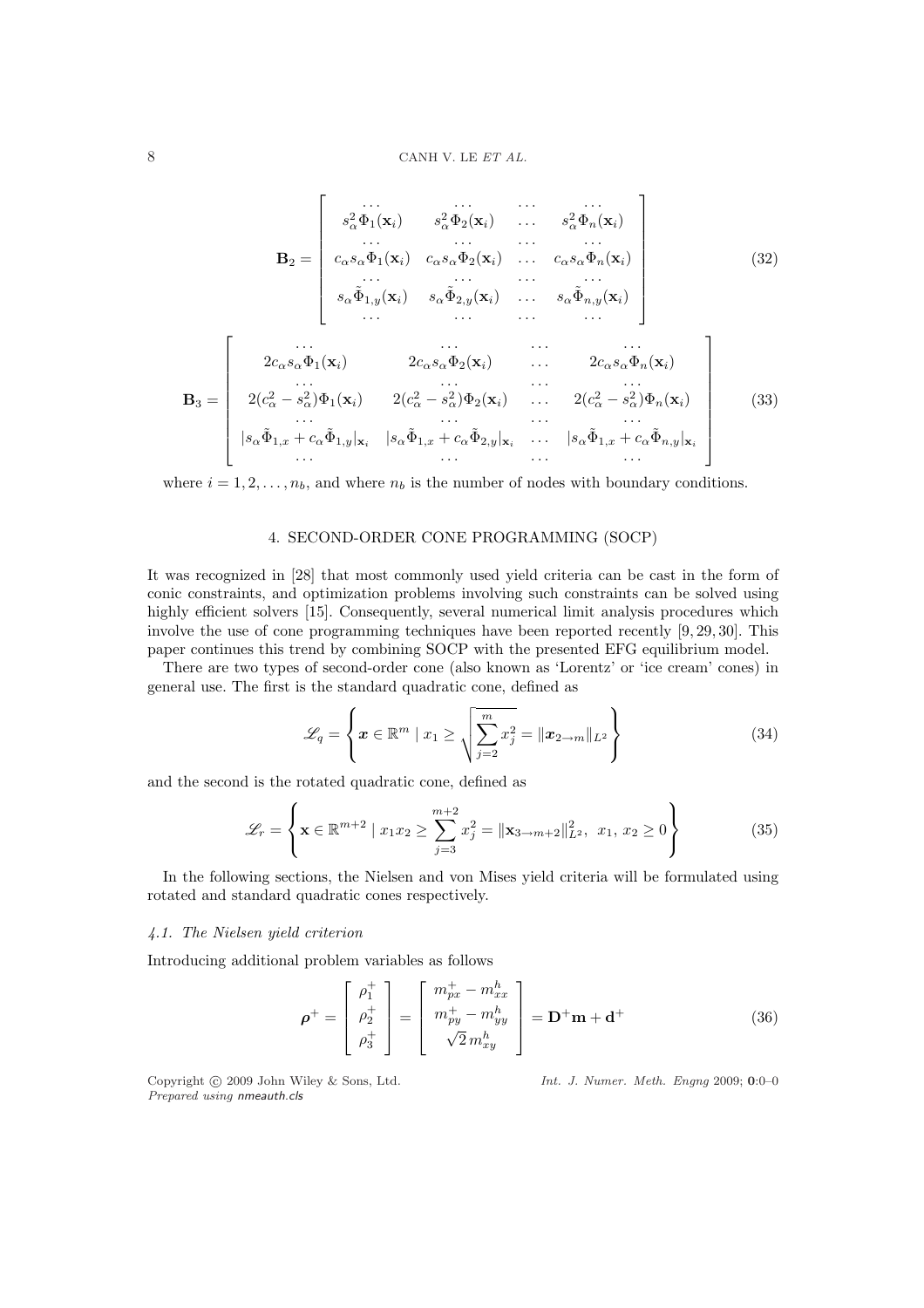$$
\rho^{-} = \begin{bmatrix} \rho_1^{-} \\ \rho_2^{-} \\ \rho_3^{-} \end{bmatrix} = \begin{bmatrix} m_{px}^{-} + m_{xx}^{h} \\ m_{py}^{-} + m_{yy}^{h} \\ \sqrt{2} m_{xy}^{h} \end{bmatrix} = \mathbf{D}^{-} \mathbf{m} + \mathbf{d}^{-}
$$
(37)

where

$$
\mathbf{D}^{+} = \begin{bmatrix} -1 & 0 & 0 \\ 0 & -1 & 0 \\ 0 & 0 & \sqrt{2} \end{bmatrix}; \ \mathbf{d}^{+} = \begin{bmatrix} m_{px}^{+} \\ m_{py}^{+} \\ 0 \end{bmatrix}; \ \mathbf{D}^{-} = \begin{bmatrix} 1 & 0 & 0 \\ 0 & 1 & 0 \\ 0 & 0 & \sqrt{2} \end{bmatrix}; \ \mathbf{d}^{-} = \begin{bmatrix} m_{px}^{-} \\ m_{py}^{-} \\ 0 \end{bmatrix}
$$
(38)

the relations in Equation (2) are the intersection of two rotated cones and are expressed as

$$
\rho^+ \in \mathcal{L}_r^+, \ \mathcal{L}_r^+ = \{ \rho^+ \in \mathbb{R}^3 \mid 2\rho_1^+ \rho_2^+ \ge (\rho_3^+)^2, \ \rho_1^+, \ \rho_2^+ \ge 0 \}
$$
 (39)

$$
\rho^{-} \in \mathcal{L}_{r}^{-}, \ \mathcal{L}_{r}^{-} = \left\{ \rho^{-} \in \mathbb{R}^{3} \mid 2\rho_{1}^{-}\rho_{2}^{-} \geq (\rho_{3}^{-})^{2}, \ \rho_{1}^{-}, \ \rho_{2}^{-} \geq 0 \right\}
$$
 (40)

# 4.2. The von Mises yield criterion

In order to represent the von Mises criterion as a second-order cone constraint, Equation (41) is first rewritten in terms of the  $L^2$  norm as

$$
\psi(\mathbf{m}) = \|\mathbf{J}^T \mathbf{m}\|_{L^2} - m_p \tag{41}
$$

where J is the so-called Cholesky factor of P

$$
\mathbf{J} = \frac{1}{2} \begin{bmatrix} 2 & 0 & 0 \\ -1 & \sqrt{3} & 0 \\ 0 & 0 & 2\sqrt{3} \end{bmatrix}
$$
 (42)

By applying the following transformation of the moment variables m

$$
\boldsymbol{\rho}_{2\rightarrow 4} = \begin{bmatrix} \rho_2 \\ \rho_3 \\ \rho_4 \end{bmatrix} = \mathbf{J}^T \mathbf{m} = \begin{bmatrix} m_{xx}^h - \frac{1}{2} m_{yy}^h \\ \frac{\sqrt{3}}{2} m_{yy}^h \\ \sqrt{3} m_{xy}^h \end{bmatrix}
$$
(43)

and defining  $\rho_1 = m_p$ , constraint (1) can be cast in terms of a second-order cone constraint as follows ½  $\sim$  $\ddot{\phantom{0}}$ 

$$
\mathcal{B} \equiv \mathcal{L}_q = \left\{ \rho \in \mathbb{R}^4 \mid \rho_1 \ge ||\rho_{2 \to 4}||_{L^2} = \sqrt{\rho_2^2 + \rho_3^2 + \rho_4^2}, \ \rho_1 = m_p \right\}
$$
(44)

where  $\mathscr{L}_q$  is the four-dimensional quadratic cone and  $\rho^T = \{\rho_1 \; \rho_2 \; \rho_3 \; \rho_4\}.$ 

Using a moving least squares approximation of the moment fields, the vector  $\rho_{2\to 4}$  is evaluated at point  $\mathbf{x}_k$  and expressed as

$$
\rho_{2\to 4}^k = \mathbf{C}_k \mathbf{M} \tag{45}
$$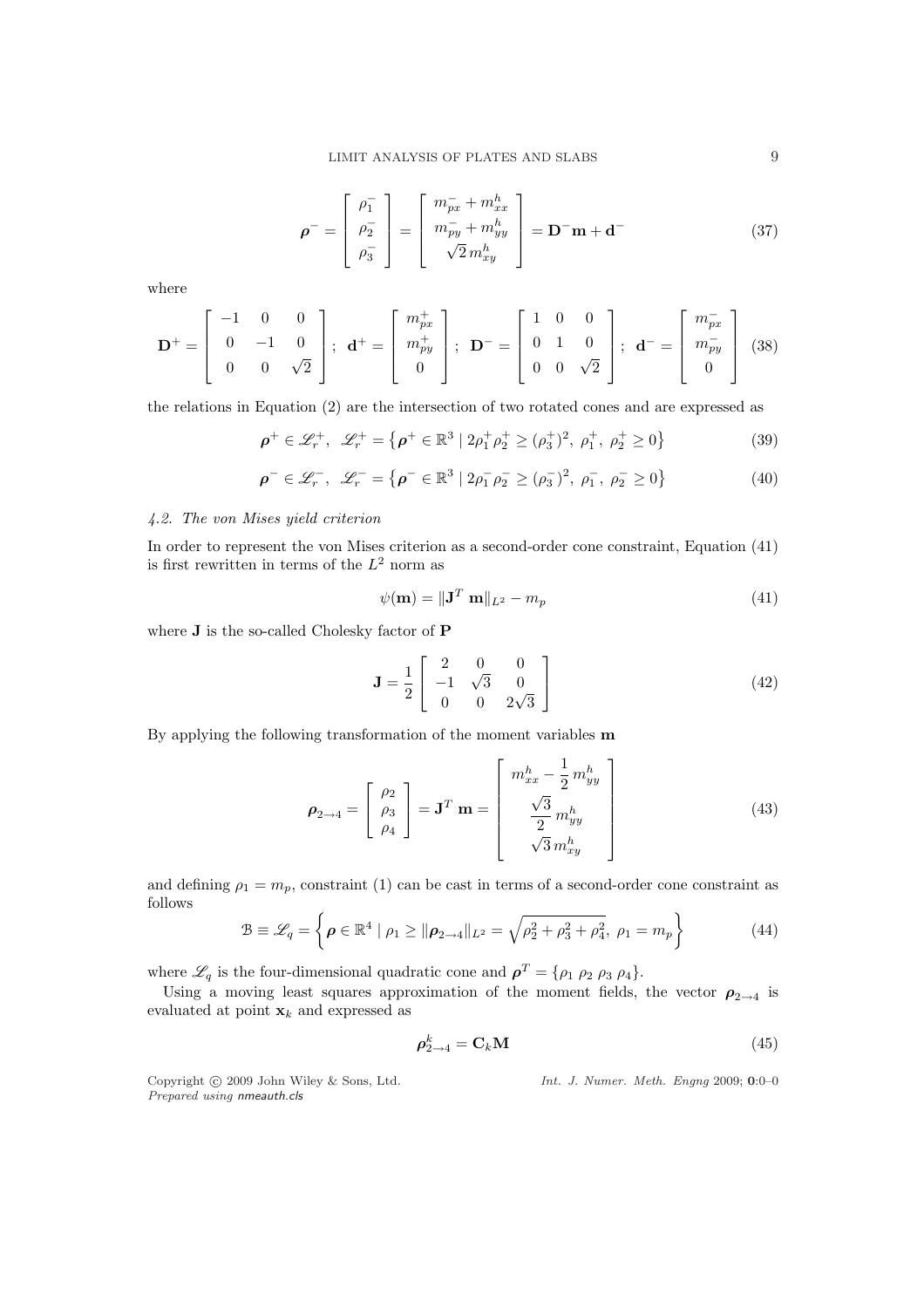where  $\mathbf{M} = [\mathbf{m}_1 \ \mathbf{m}_2 \ \mathbf{m}_3]^T$  and

$$
\mathbf{C}_{k} = \begin{bmatrix} \mathbf{C}_{1k}^{T} & -\frac{1}{2} \mathbf{C}_{2k}^{T} & \mathbf{0} \\ \mathbf{0} & \frac{\sqrt{3}}{2} \mathbf{C}_{2k}^{T} & \mathbf{0} \\ \mathbf{0} & \mathbf{0} & \sqrt{3} \mathbf{C}_{3k}^{T} \end{bmatrix}
$$
(46)

with

$$
\mathbf{C}_{1k}^T = \begin{bmatrix} \Phi_{1,xx}(\mathbf{x}_k) & \Phi_{2,xx}(\mathbf{x}_k) & \dots & \Phi_{n,xx}(\mathbf{x}_k) \end{bmatrix} \n\mathbf{C}_{2k}^T = \begin{bmatrix} \Phi_{1,yy}(\mathbf{x}_k) & \Phi_{2,yy}(\mathbf{x}_k) & \dots & \Phi_{n,yy}(\mathbf{x}_k) \end{bmatrix} \n\mathbf{C}_{3k}^T = \begin{bmatrix} \Phi_{1,xy}(\mathbf{x}_k) & \Phi_{2,xy}(\mathbf{x}_k) & \dots & \Phi_{n,xy}(\mathbf{x}_k) \end{bmatrix}
$$
\n(47)

Consequently, the quadratic cone at point  $x_k$  is

$$
\mathcal{L}_q^k = \left\{ \boldsymbol{\rho}^k \in \mathbb{R}^4 \mid \rho_1 \geq \|\boldsymbol{\rho}_{2\to 4}^k\|_{L^2}, \ \rho_1 = m_p \right\} \tag{48}
$$

# 4.3. Limit analysis formulation

The limit analysis formulation can now be expressed in the form of a standard second-order cone programming problem as

$$
\lambda^{-} = \max \lambda
$$
  
s.t 
$$
\begin{cases}\n\mathbf{A}_1 \mathbf{m}_1 + \mathbf{A}_2 \mathbf{m}_2 + \mathbf{A}_3 \mathbf{m}_3 + \lambda q \mathbf{I} = \mathbf{0} \\
\mathbf{B}_1 \mathbf{m}_1 + \mathbf{B}_2 \mathbf{m}_2 + \mathbf{B}_3 \mathbf{m}_3 = \mathbf{0} \\
\rho^k \in \mathcal{L}^k, \ k = 1, 2, \dots, np\n\end{cases}
$$
(49)

where  $np$  is the number of yield points. Using the existing Voronoi cell geometry, the yield condition can conveniently be enforced at vertex points within Voronoi cells, as well as at nodes, as indicated in Figure 5.



Figure 5. Locations of yield points (at nodes and elsewhere within Voronoi cells)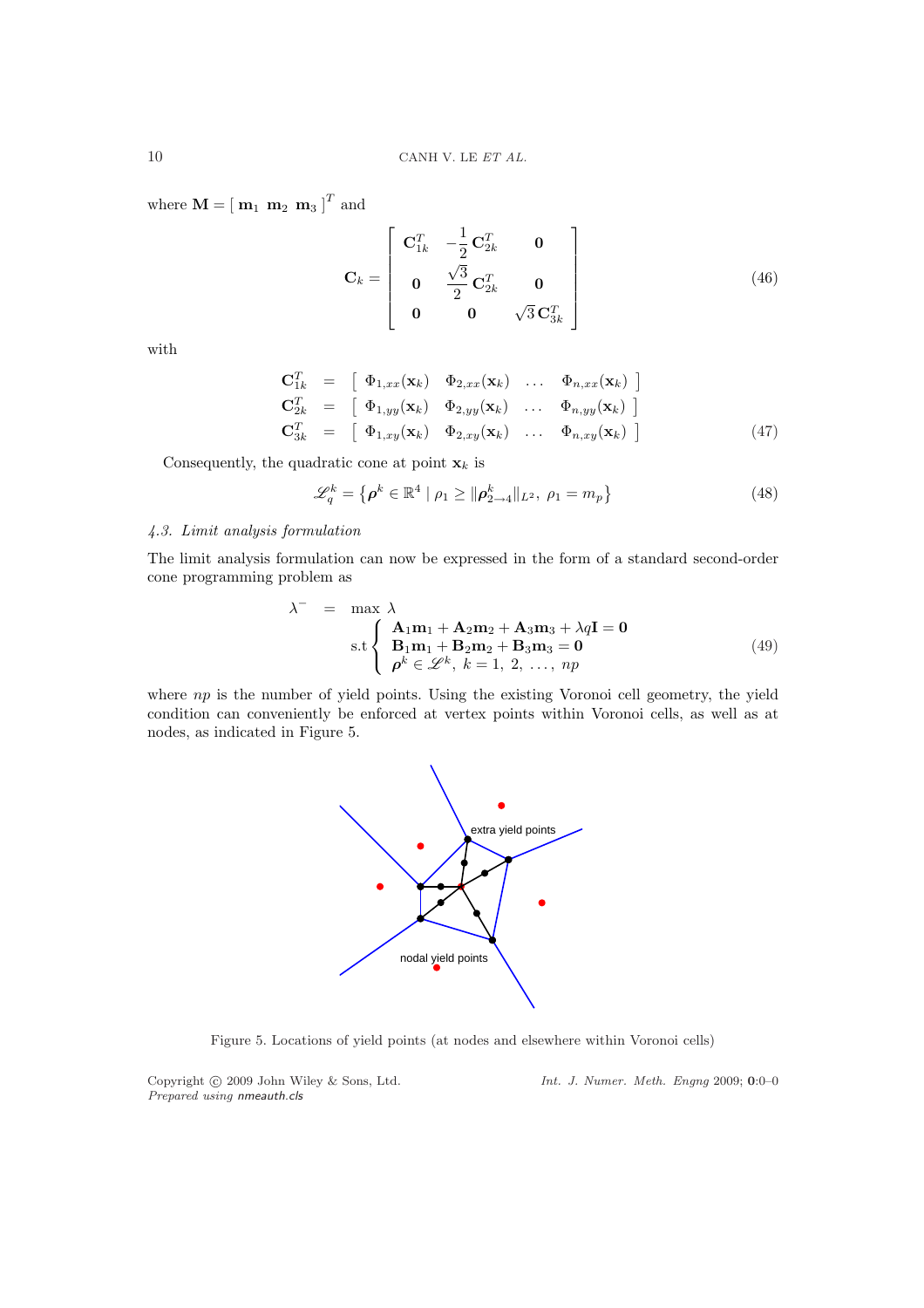It should be emphasized that the collapse multiplier  $\lambda^-$  determined using the described procedure is not guaranteed to represent a strict lower-bound on the exact value. This is because the smoothed moment derivative field may not fully satisfy equilibrium conditions everywhere in the domain, and because the yield condition is only enforced at a limited number of points. However, as the numerical discretization becomes increasingly fine one can expect to achieve an increasingly reliable approximation of the actual collapse load multiplier.

# 5. NUMERICAL EXAMPLES

The performance of the limit analysis procedure described will now be tested by examining a number of benchmark plate and slab problems for which upper and/or lower bound solutions have previously been reported in the literature. For all the examples considered uniform out-of-plane pressure loading was applied and the reference length  $L$  was taken as 10 m in the numerical simulations. Problems were setup using MATLAB and the Mosek version 5.0 optimization solver was used to obtain all solutions. Note that for convenience in each case the whole plate or slab problem has been solved, obviating the need to consider symmetry boundary conditions (these can be complicated to treat in the static formulation [31]).

#### 5.1. Reinforced concrete slab examples



Figure 6. Clamped square slab subject to a uniform pressure load

The first example comprises a clamped square slab, as shown in Figure 6, which has been investigated numerically by Chan [4], Krabbenhoft and Damkilde [31,32] and Krenk et al. [33]. It is assumed that the slab is isotropic with positive and negative yield moments  $m_p$  in both directions (constant reinforcement). For this case, the yield criterion (2) may be represented as a square yield locus in the plane of the principal moments [28, 34], and the exact solution has been identified by Fox [35] as

$$
\lambda_p = 42.851 \frac{m_p}{qL^2} \tag{50}
$$

Prepared using nmeauth.cls

Copyright  $\odot$  2009 John Wiley & Sons, Ltd. Int. J. Numer. Meth. Engng 2009; 0:0–0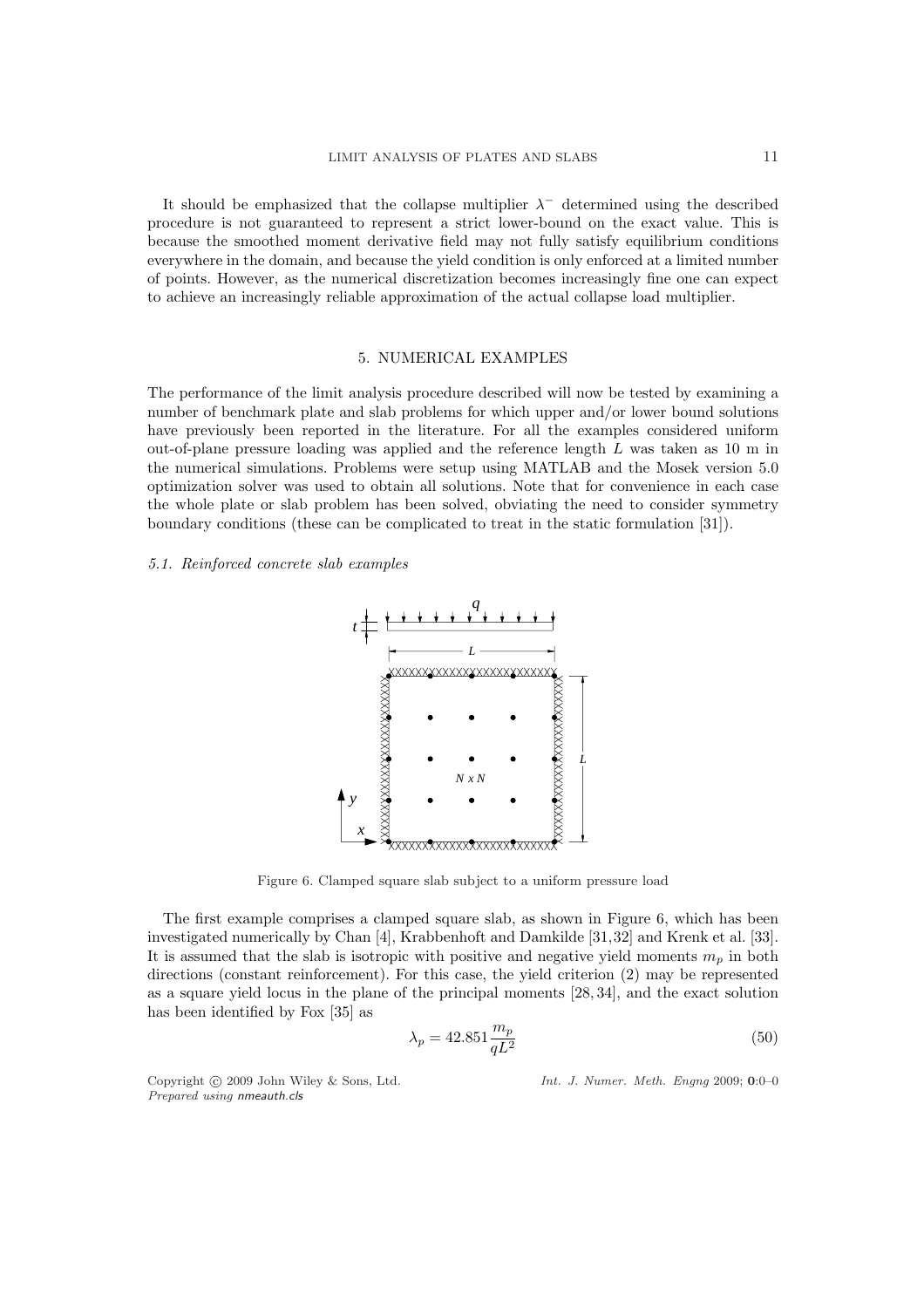The problem has been solved using a  $N \times N$  nodes uniformly distributed across the whole slab. The solutions obtained with the size of the domain of influence,  $\beta$ , taken as 3 for various values of  $N$  are shown in Table I.

Table I. Clamped square slab: variation of collapse load multiplier with level of nodal refinement, N

| $N \times N$                                                              |      |      | $10 \times 10$ $15 \times 15$ $20 \times 20$ $30 \times 30$ $40 \times 40$ |       |       |
|---------------------------------------------------------------------------|------|------|----------------------------------------------------------------------------|-------|-------|
| Collapse multiplier $\lambda = \left(\frac{m_p}{qL^2}\right)$ 42.33 42.67 |      |      | 42.73                                                                      | 42.80 | 42.83 |
| Errors $(\%)$                                                             | 1.22 | 0.42 | 0.28                                                                       | 0.12  | 0.05  |

It can be observed from Table I that close estimates of the exact solution can be obtained even when only a moderate number of nodes are used. For the finest nodal discretization used  $(40\times40 \text{ nodes})$ , the solution obtained is very close (within 0.05%) of the exact solution. Furthermore, although it has been pointed out that the procedure cannot be guaranteed to provide strict lower bound solutions, it is clear that all the solutions obtained are below the exact value.

The relationship between the computed collapse load multiplier and the size of the influence domain, governed by the parameter  $\beta$ , are illustrated in Figure 7. It can be observed that, when  $\beta$  is taken to be larger than 3, a higher (i.e. improved) computed load multiplier can sometimes be obtained. However, since the computational cost increases with the size of the influence domain, a reasonable compromise between accuracy and computational cost can be achieved when  $\beta$  is taken as 3, as will be the case for all problems considered henceforth.



Figure 7. Clamped square slab: normalized collapse load multiplier vs size of the influence domain,  $\beta$ (dotted line represents exact solution of Equation (50))

Compared to results obtained by previous workers, the best solution obtained using the present procedure is significantly higher than that obtained in [33] and [4] (41.78 and 42.32 respectively), and slightly higher than the solution obtained in [32] (42.82), despite the fact that the number of nodes used here is significant smaller than in  $[32]$   $(40\times40)$  nodes compared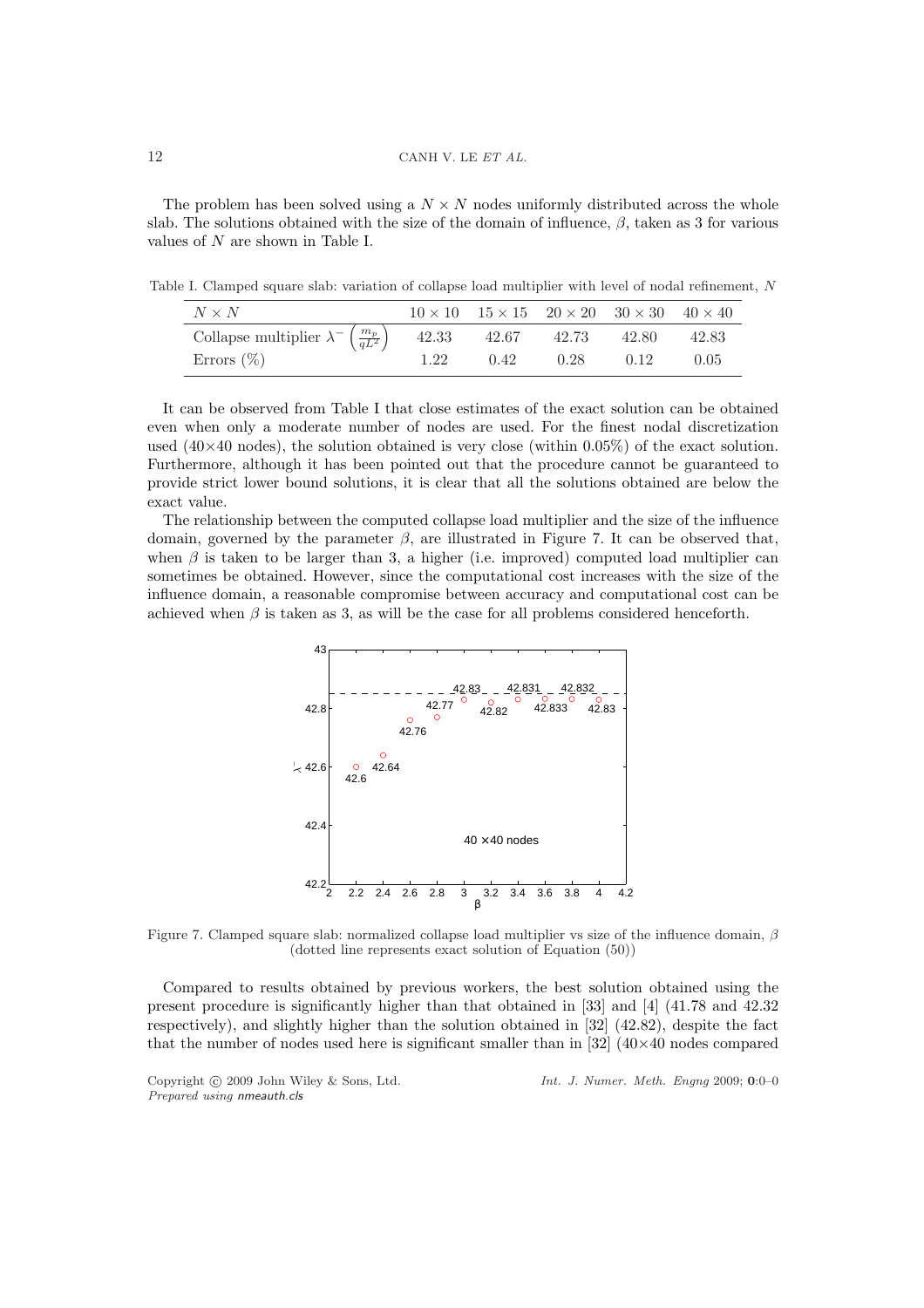

Figure 8. Clamped square slab: moment distributions

to  $101\times101$  nodes for the whole slab). The moment distributions at collapse are shown in Figure 8.

A simply supported isotropic square slab will be considered next. For this case the exact collapse load multiplier was given in [8] as  $\lambda_p = 24 \frac{m_p}{qL^2}$ . When  $20 \times 20$  nodes were used to model the slab, the corresponding normalized collapse multiplier was found to be 23.996, which is clearly in excellent agreement with the exact solution.

The method will next be applied to a clamped isotropic circular slab subjected to a uniform pressure loading. The exact collapse multiplier was given in [8] as  $\lambda_p = 12 \frac{m_p}{qR^2}$ , where R is the slab radius. The problem was solved using an irregular layout of nodes comprising 49 nodes laid out over the slab, as shown on Figure 9. A normalized solution of 11.89 was obtained, which is just  $0.9\%$  lower than the exact collapse multiplier.



Figure 9. Clamped circular slab: nodal discretization and Voronoi cells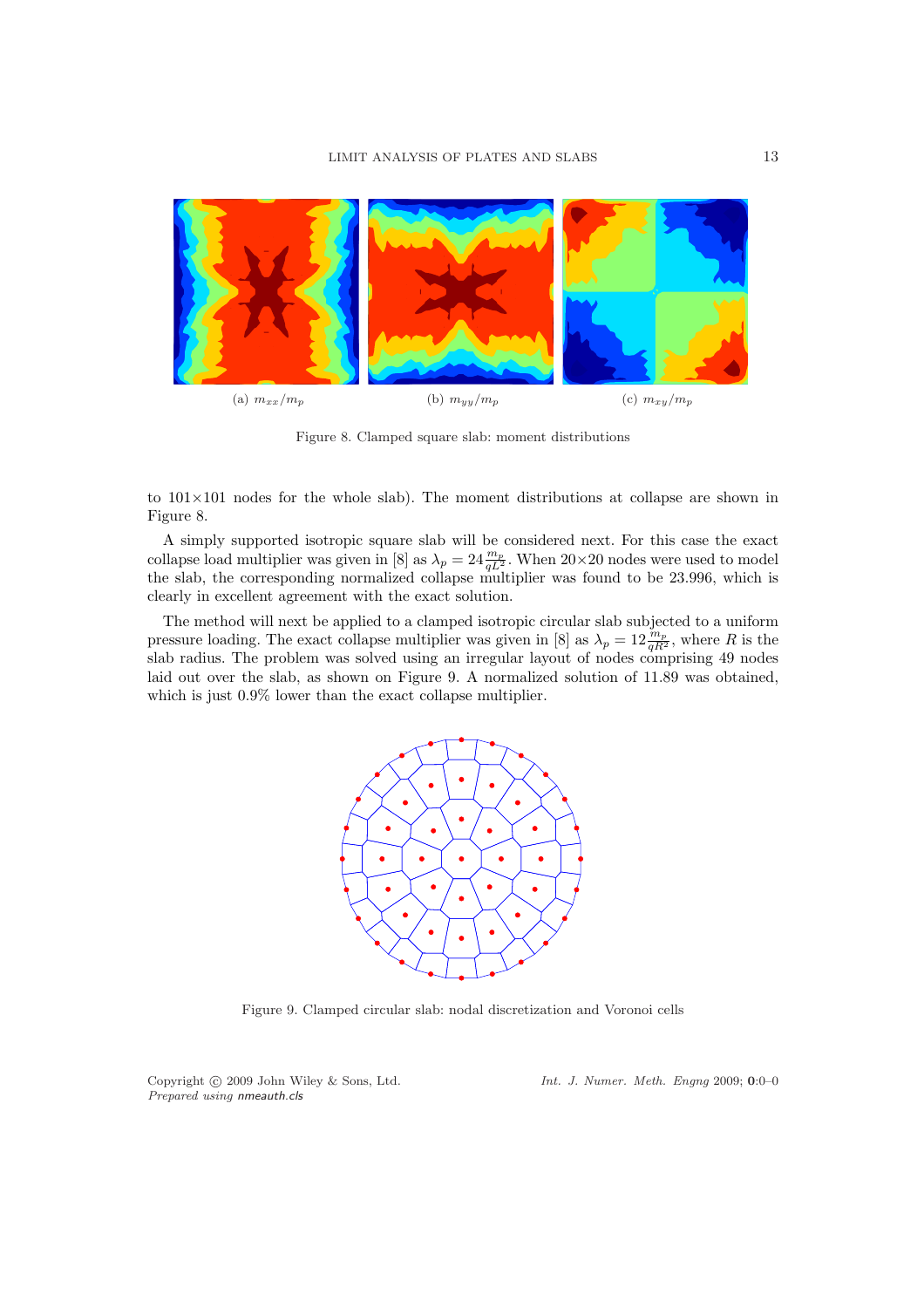#### 5.2. Metal plate examples

Square steel plates with either clamped or simply supports on all edges will now be considered; these have also been investigated by Hodge and Belytschko [1], Andersen et al. [36], Capsoni and Corradi [2], and more recently by Le et al. [9]. The problems were solved using  $N \times N$ nodes uniformly distributed across the whole plate and in all numerical simulations the plate thickness was taken as  $t = 0.1$  m. The solutions and CPU times are shown in Table II for various levels of nodal refinement.

Table II. Clamped & simply supported square plates: results for different level of nodal refinement, N

|                |         | clamped                                                                                                                        | simply supported |     |  |
|----------------|---------|--------------------------------------------------------------------------------------------------------------------------------|------------------|-----|--|
|                |         | $N \times N$ $\lambda^{-}(\frac{m_p}{aL^2})$ CPU time $(s)^{\dagger}$ $\lambda^{-}(\frac{m_p}{aL^2})$ CPU time $(s)^{\dagger}$ |                  |     |  |
| $14 \times 14$ | 43.2467 | 30                                                                                                                             | 24.8554          | 42  |  |
| $18 \times 18$ | 43.5364 | 107                                                                                                                            | 24.9175          | 97  |  |
| $22 \times 22$ | 43.6961 | 304                                                                                                                            | 24.9462          | 226 |  |
| $30 \times 30$ | 43.8562 | 952                                                                                                                            | 24.9766          | 882 |  |

†Time taken to solve on a 2.8GHz Pentium 4 PC running Microsoft XP (Mosek time only)

Table III compares normalized solutions obtained using the present method with upper and lower bound solutions that have previously been reported in the literature. It can be observed that the solutions obtained using the present method are in good agreement with previous results. For both clamped and simply supported plate problems, the solutions obtained here are higher than the best lower-bounds obtained in [1] (2.33% in the case of the clamped plate and 0.48% in the case of the simply supported plate). Together with [9], this indicates that numerical limit analysis procedures which use the EFG method are capable of producing good results. Note that in the case of the simply supported square plate, the mean value of the lower-bound obtained here and the upper-bound obtained in [9] is 24.995, which is evidently in excellent agreement with the solution obtained by Andersen et al. [36]. Moment distributions at collapse for these plates are shown in Figures 10 and 11.



Figure 10. Clamped square plate: moment distributions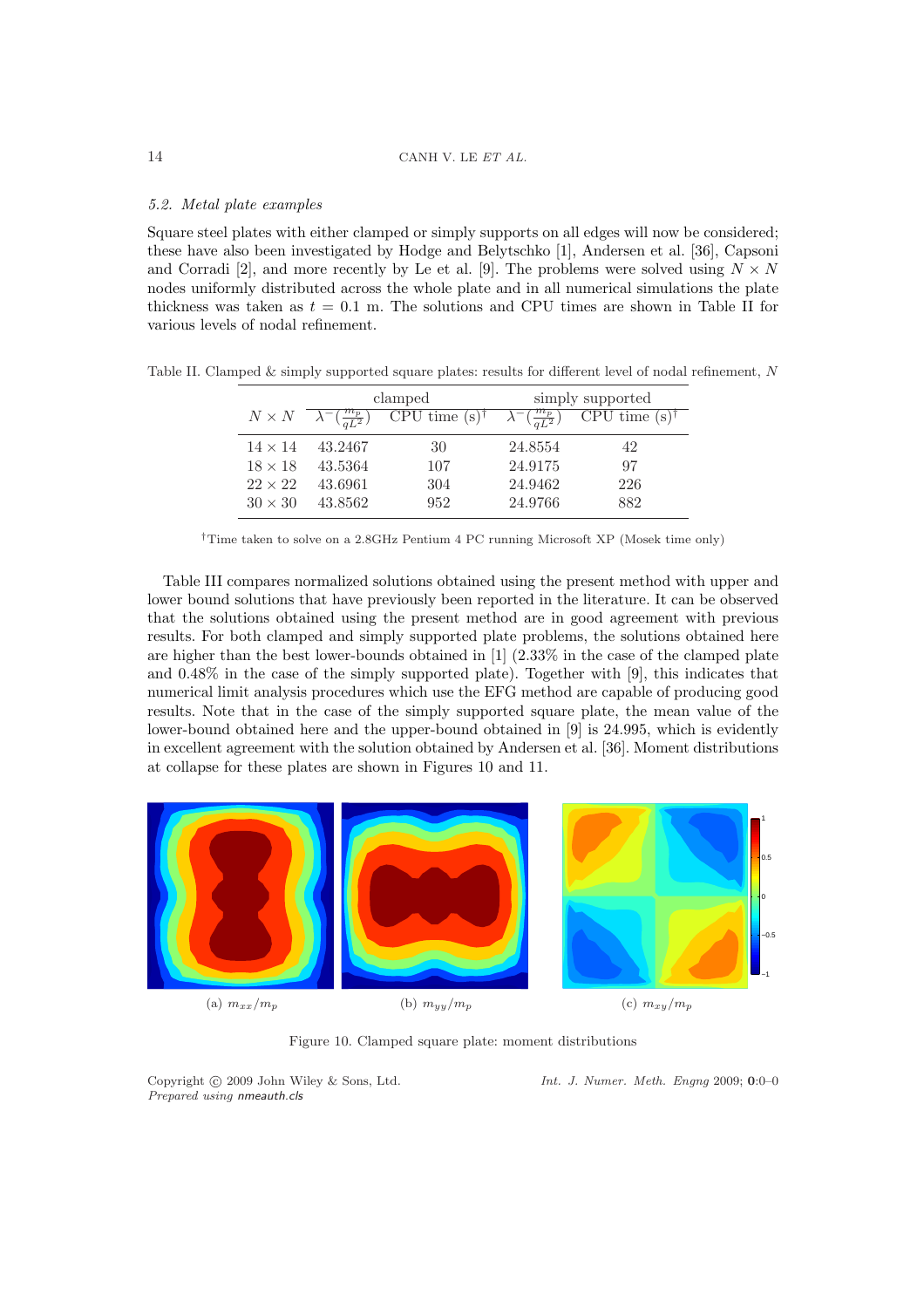|                                    |             | clamped     | simply supported |                    |  |
|------------------------------------|-------------|-------------|------------------|--------------------|--|
| Authors                            | lower-bound | upper-bound | lower-bound      | upper-bound        |  |
|                                    | (LB)        | (UB)        | (LB)             | UB)                |  |
| Present method                     | $43.86*$    |             | 24.98*           |                    |  |
| Le et al. $[9]$ (EFG method)       |             | $45.07*$    |                  | $25.01*$           |  |
| Hodge and Belytschko [1]           | 42.86       | 49.25       | 24.86            | 26.54              |  |
| Lubliner $[3]$                     |             | 52.01       | 23.81            | 27.71              |  |
| Capsoni and Corradi <sup>[2]</sup> |             | 45.29       |                  | 25.02              |  |
| Andersen et al. [36]               |             | 44 13‡      |                  | 25.00 <sup>1</sup> |  |

|  |  |  | Table III. Clamped & simply supported square plates: comparison with literature results |  |  |
|--|--|--|-----------------------------------------------------------------------------------------|--|--|
|  |  |  |                                                                                         |  |  |

<sup>∗</sup> methods produce approximate rather than rigorous lower or upper bound solutions ‡ mixed elements were used



Figure 11. Simply supported square plate: moment distributions

Rectangular plates (dimensions  $a \times b$ ) with different boundary conditions will now be considered. All problems here were solved using  $60 \times 30$  nodes with  $a = 2b = 10$  m. In case of the plate with 3 clamped boundaries and 1 free edge, note that the free edge has length b. Collapse load multipliers are shown in Table IV. It can be observed from the table that the gaps between the (approximate) lower-bounds found in this paper and (approximate) upper-bounds in [9] are narrow, particularly for the case of a rectangular plate with simply supported boundaries.

Table IV. Rectangular plates: collapse loads multipliers with various boundary conditions  $\left(\frac{m_p}{qab}\right)$ 

| Models                    |                          | clamped simply supported 3 clamped, 1 free |                          |
|---------------------------|--------------------------|--------------------------------------------|--------------------------|
| Present results           | 53.43                    | 29.85                                      | 43.11                    |
| Le et al. $[9]$           | 54.61                    | 29.88                                      | 43.86                    |
| Capsoni et at. $[2]$ (UB) | $\overline{\phantom{m}}$ | 29.88                                      | $\overline{\phantom{a}}$ |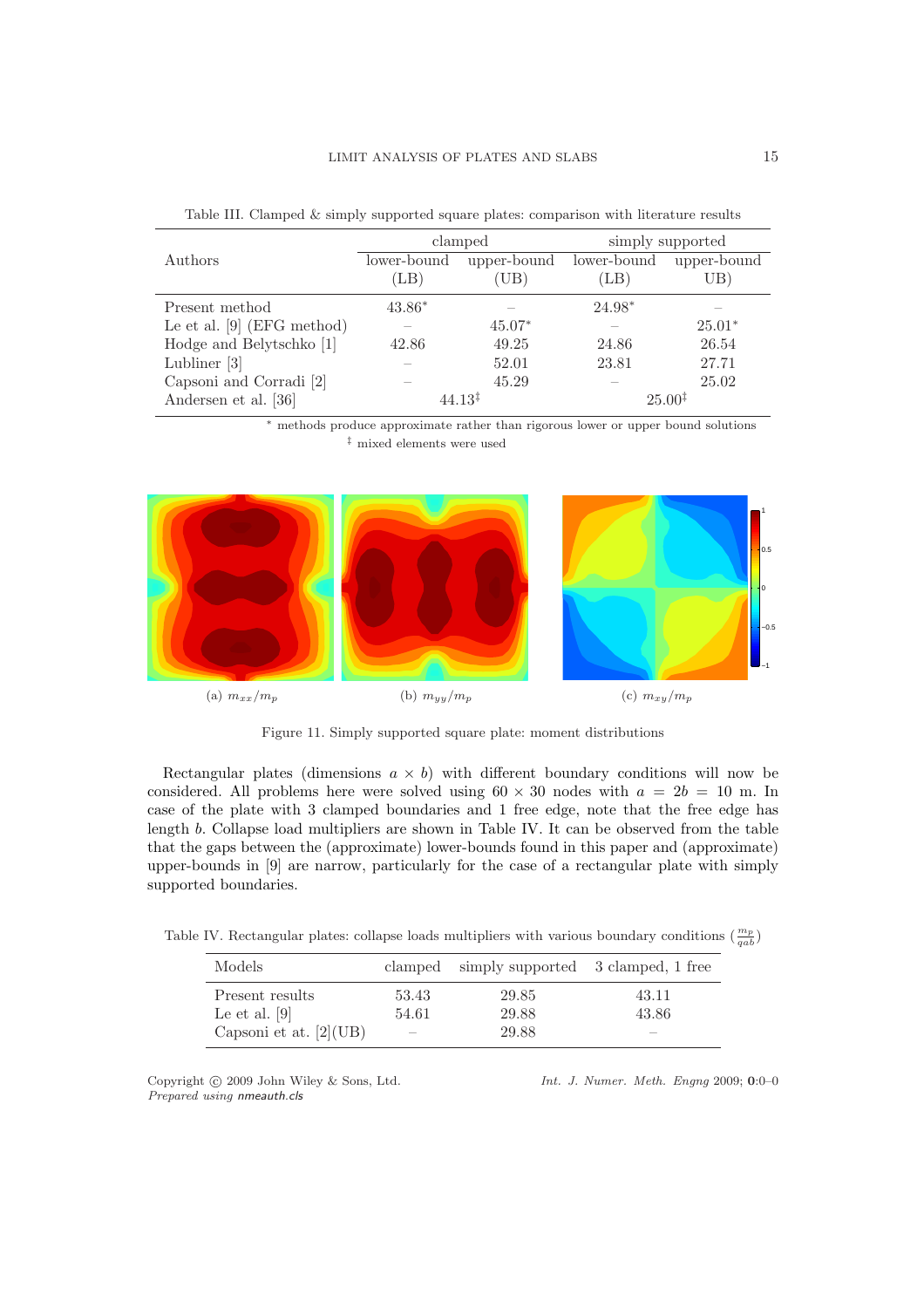

 $(c)$  3 clamped  $+$  1 free

Figure 12. : Rectangular plates: moment distributions

Moment distributions at collapse are shown in Figure 12. In plates containing free boundaries it can be observed that the moments oscillate slightly close to a free edge, as shown in Figure 12c. This may be explained by the fact that average values of the shear forces were used to enforce the shear boundary condition. However, if the shear forces are computed using the actual values of the moment derivatives (rather than the smoothed values given in Equations (28) and (29)), larger oscillations result.

# 6. CONCLUSIONS

An Element-Free Galerkin (EFG) based equilibrium limit analysis formulation has been proposed. This uses a moving least squares approximation of the moment field, which means that the resulting field is smooth over the entire problem domain. The collocation method is used in combination with the stabilized conforming nodal integration (SCNI) scheme to ensure that equilibrium needs only to be enforced at nodes. The Nielsen and von Mises yield criteria are formulated as second-order cones so that the underlying limit analysis problem becomes a standard second-order cone programming problem, which can be solved efficiently using primal-dual interior point solvers. Although the procedure cannot be guaranteed to produce strict lower bound solutions, for the plate and slab problems investigated solutions were in practice always lower than known exact solutions, and higher than (improved cf.) existing lower bound numerical solutions in the literature.

# ACKNOWLEDGEMENTS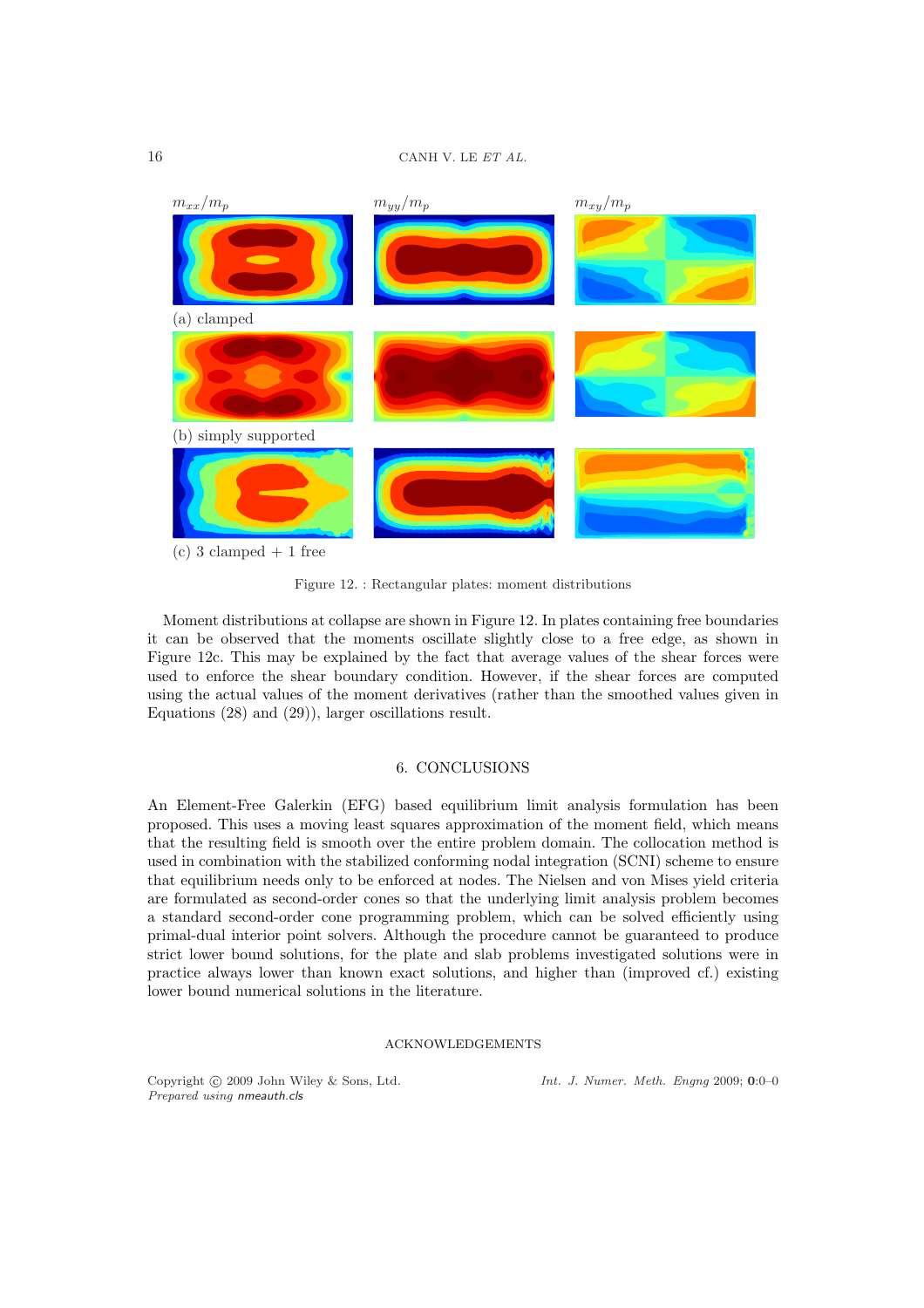This research has been sponsored by the Ho Chi Minh City Government (300 Masters & Doctors Project) and the University of Sheffield. Matthew Gilbert also acknowledges the support of EPSRC under grant reference GR/S53329/01.

#### REFERENCES

- 1. Ph. G. Jr. Hodge and T. Belytschko. Numerical Methods for the Limit Analysis of Plates. Trans. ASME, Journal of Applied Mechanics, 35:796–802, 1968.
- 2. A. Capsoni and L. Corradi. Limit analysis of plates a finite element formulation. Structural Engineering and Mechanics, 8:325–341, 1999.
- 3. J. Lubliner. Plasticity theory. Macmillan, New York, 1990.
- 4. H. S. Y. Chan. The collapse load of reinforeced concrete plates. International Journal for Numerical Methods in Engineering, 5:57–64, 1972.
- 5. E. Anderheggen and H. Knopfel. Finite element limit analysis using linear programming. International Journal of Solids and Structures, 8:1413–1431, 1972.
- 6. E. Faccioli and E. Vitiello. A finite element, linear programming methods for the limit analysis of thin plates. International Journal for Numerical Methods in Engineering, 5:311–325, 1973.
- 7. J. Munro and A. Da Fonseca. Yield line method by finite elements and linear programming. The Structural Engineer, 56:37–44, 1978.
- 8. M. A. Save, C. E Massonnet, and G. de Saxce. Plastic analysis and design of plates, shells and disks. North-Holland Series in Applied Mathematics and Mechanics, 43, Elsevier, 1997.
- 9. C. V. Le, M. Gilbert, and H. Askes. Limit analysis of plates using the EFG method and second-order cone programming. International Journal for Numerical Methods in Engineering, 78:1532–1552, 2009.
- 10. S. Chen, Y. Liu, and Z. Cen. Lower-bound limit analysis by using the EFG method and non-linear programming. International Journal for Numerical Methods in Engineering, 74:391–415, 2008.
- 11. J. S. Chen, C. T. Wu, S. Yoon, and Y. You. A stabilized conforming nodal integration for Galerkin mesh-free methods. International Journal for Numerical Methods in Engineering, 50:435–466, 2001.
- 12. K. Y. Sze, J. S. Chen, N. Sheng, and X. H. Liu. Stabilized conforming nodal integration: exactness and variational justification. Finite Elements in Analysis and Design, 41:147–171, 2004.
- 13. D. Wang and J. S. Chen. Locking-free stabilized conforming nodal integration for meshfree Mindlin-Reissner plate formulation. Computer Methods in Applied Mechanics and Engineering, 193:1065–1083, 2004.
- 14. J. W. Yoo, B. Moran, and J. S. Chen. Stabilized conforming nodal integration in the natural-element method. International Journal for Numerical Methods in Engineering, 60:861–890, 2004.
- 15. Mosek. The MOSEK optimization toolbox for MATLAB manual. http://www.mosek.com. Mosek ApS, version 5.0 edition, 2008.
- 16. M. P. Nielsen. Limit analysis of reinforced concrete slabs. Acta-Polytechnica. Danmark: Kobenhavn, 1964.
- 17. R. Wolfensberger. Traglast und optimale Bemessung von Platten. Zurich, Schweiz: ETH, 1964.
- 18. M. P. Nielsen. Limit analysis and concrete plasticity. CRC Press, 1998.
- 19. T. Belytschko, Y. Y. Lu, and L. Gu. Element-Free Galerkin methods. International Journal for Numerical Methods in Engineering, 37:229–256, 1994.
- 20. O. C. Zienkiwicz and R. L Taylor. The Finite Element Method, Volume 1: The Basis. Butterworth-Heinemann; 5 edition, 2000.
- 21. G. R. Liu and Y. T. Gu. An Introduction to Meshfree Methods and Their Programming. Springer, 2005. 22. Y. Chen, J. Lee, and A. Eskandarian. Meshless Methods in Solid Mechanics. Springer, 2006.
- 23. B. Fraeijs de Veubeke. Displacement and equilibrium models in the finite element method. International
- Journal for Numerical Methods in Engineering, Reprinted, 52:287–342, 2001. 24. B. Fraeijs de Veubeke and O. C. Zienkiewicz. Strain-energy bounds in finite element analysis by slab
- analogy. Journal of Strain Analysis, 2:265–271, 1967. 25. M. Duflot and H. Nguyen-Dang. Dual analysis by a meshless method. Communications in Numerical
- Methods in Engineering, 18:621–631, 2002.
- 26. J. S. Chen, C. T. Wu, and T. Belytschko. Regularization of material instabilities by meshfree approximations with intrinsic length scales. International Journal for Numerical Methods in Engineering, 47:1303–1322, 2000.
- 27. T. Zhu and S. N. Atluri. A modified collocation method and a penalty formulation for enforcing the essential boundary conditions in the element free Galerkin method. Computational Mechanics, 21:211– 222, 1998.